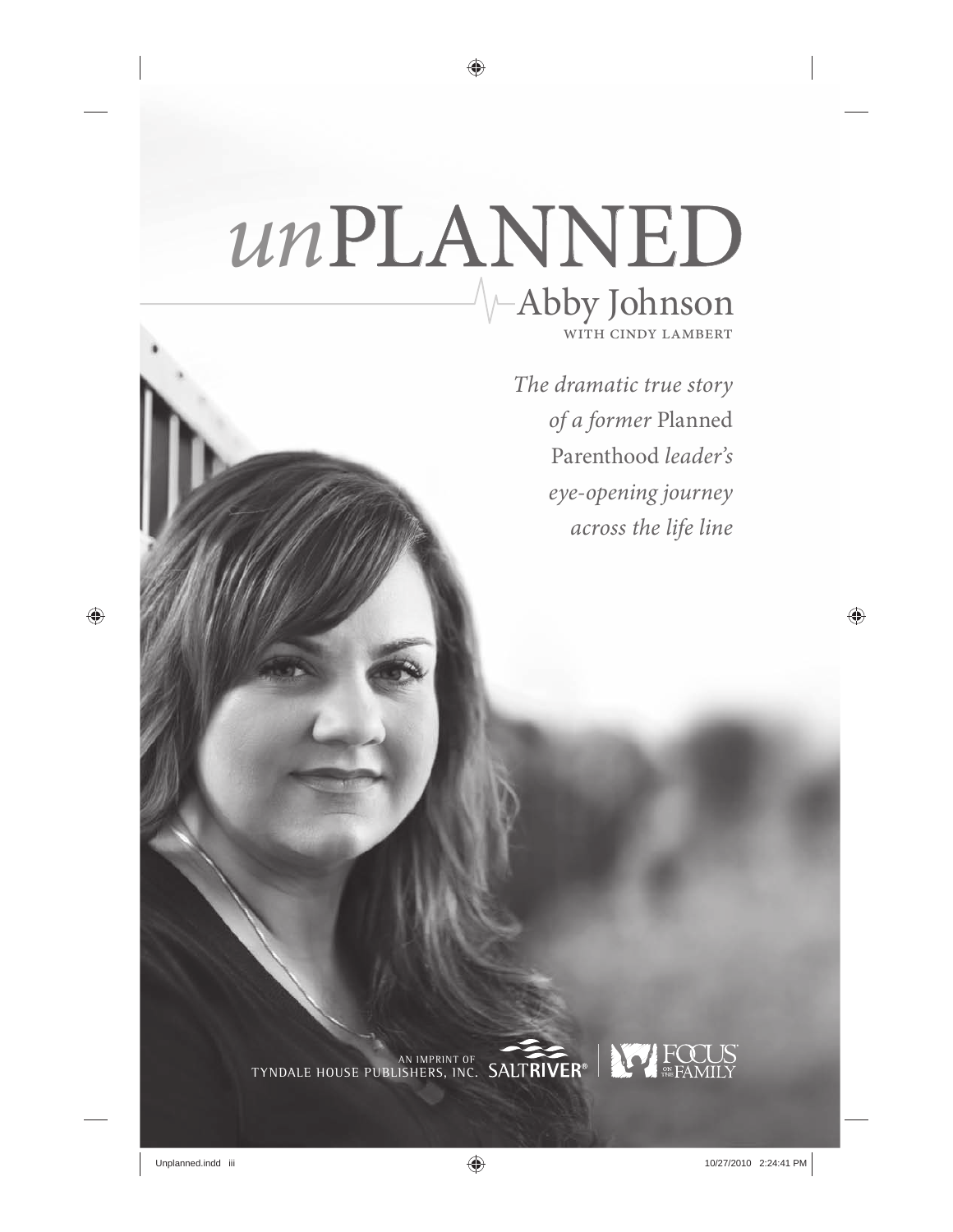Visit Tyndale's exciting Web site at www.tyndale.com.

Visit Focus on the Family at www.FocusOnTheFamily.com.

*TYNDALE* is a registered trademark of Tyndale House Publishers, Inc.

*SaltRiver* and the SaltRiver logo are registered trademarks of Tyndale House Publishers, Inc.

*Focus on the Family* and the accompanying logo and design are federally registered trademarks of Focus on the Family, Colorado Springs, CO 80995.

*Unplanned: The Dramatic True Story of a Former Planned Parenthood Leader's Eye-Opening Journey across the Life Line*

Copyright © 2010 by Abby Johnson. All rights reserved.

Cover photo by Stephen Vosloo. Copyright © by Tyndale House Publishers, Inc. All rights reserved.

Designed by Jennifer Ghionzoli

Scripture taken from the Holy Bible, *New International Version*, ® *NIV.*® Copyright © 1973, 1978, 1984 by Biblica, Inc.™ Used by permission of Zondervan. All rights reserved worldwide. www.zondervan.com.

#### **Library of Congress Cataloging-in-Publication Data**

```
 Johnson, Abby.
```
 Unplanned : the dramatic true story of a former Planned Parenthood leader's eye-opening journey across the life line / Abby Johnson with Cindy Lambert.

```
 p. cm.
  Includes bibliographical references.
  ISBN 978-1-4143-3939-9 (hc)
  1. Pro-life movement—Texas. 2. Abortion—Moral and ethical aspects—Texas. 3. Johnson, 
Abby. 4. Planned Parenthood Federation of America. I. Lambert, Cindy. II. Title. 
  HQ767.5.U5J65 2010
  363.46092—dc22
 [B] 2010043109
```
Printed in the United States of America

16 15 14 13 12 11 10

7 6 5 4 3 2 1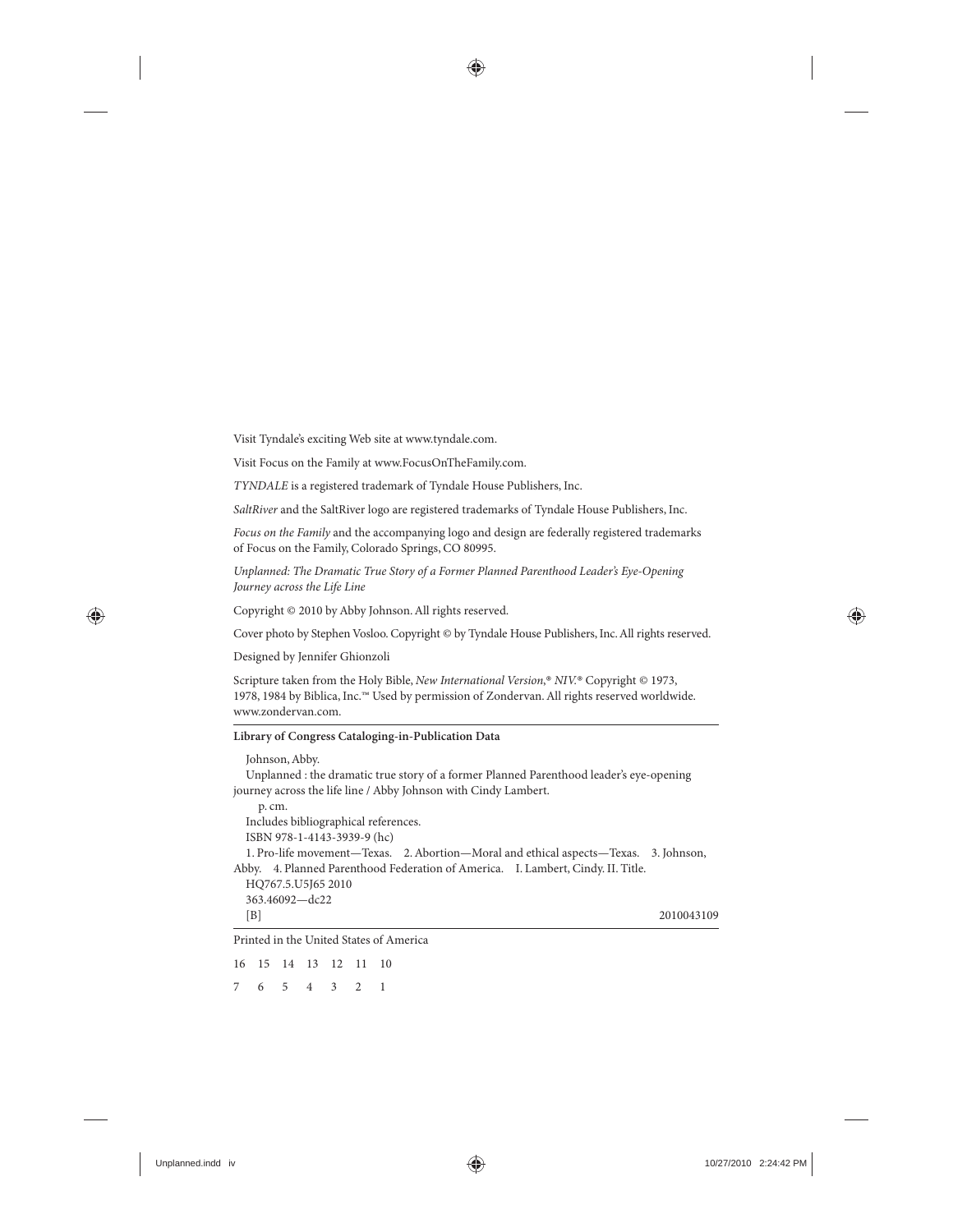"A compellingly candid story! Not argument or ideology but data—first-person facts and utterly honest feelings." **PETER KREEFT**—Author, *Three Approaches to Abortion*

"As a founder of the National Coalition for Life and Choice, I have always encouraged people on both sides of the 'life line' to listen to and understand each other, though they may never agree. Abby Johnson's sincere and thoughtful story has much to teach both sides."

**FREDERICA MATHEWES-GREEN**—Author, *Real Choices: Listening to Women, Looking for Alternatives to Abortion,* www.frederica.com

"I'm grateful to Abby Johnson for having the courage to tell her story as a former director of a Planned Parenthood clinic in *Unplanned*. Though Planned Parenthood provides other services for women, it is the largest abortion provider in America. In this unique and compelling book, Abby shows the compassionate hearts of some of her coworkers, takes responsibility for her own participation in abortions, and shares the journey of how God in his grace and mercy delivered her from blindness. I hope that by reading this story you will be moved to do what you can to offer help and resources to women in need of them, and lovingly tell them the truth about their unborn child."

**RANDY ALCORN**—Author, *ProLife Answers to ProChoice Arguments* and *Why Pro-Life?*

"Abby's story is one of great moral courage in an age that groans for lack of it. Hers is a modern parable of hope for us all, witnessing to the truth that sets the human heart free. A riveting story." **MARJORIE DANNENFELSER** —President, Susan B. Anthony List

 "Abby's gripping story gives a rare glimpse into the heart that motivates both pro-abortion and pro-life activities. Her book is a refreshing affirmation of the power of truth, which overcomes even the thickest deceptions. Abby's compelling experience gives invaluable insight both to those involved in providing abortion and those who struggle to see life triumph."

**DONNA J. HARRISON, M.D.**—President, American Association of Pro-Life Obstetricians and Gynecologists

"*Unplanned* is a powerful and compelling testimony of the power of prayer and love. A story of courage, conviction, and conversion, the book will draw you into Abby's life and her journey as her eyes are opened to the truth."

**DR. ALVEDA C. KING**—Pastoral Associate, Priests for Life; Founder, King for America; Niece of Dr. Martin Luther King, Jr.

"Think love and kindness can't make a difference in the abortion debate? Read Abby Johnson's story and find out how a pro-life ministry's peaceful and respectful witness forever changed the heart of this former Planned Parenthood clinic director."

**JIM DALY**—President, Focus on the Family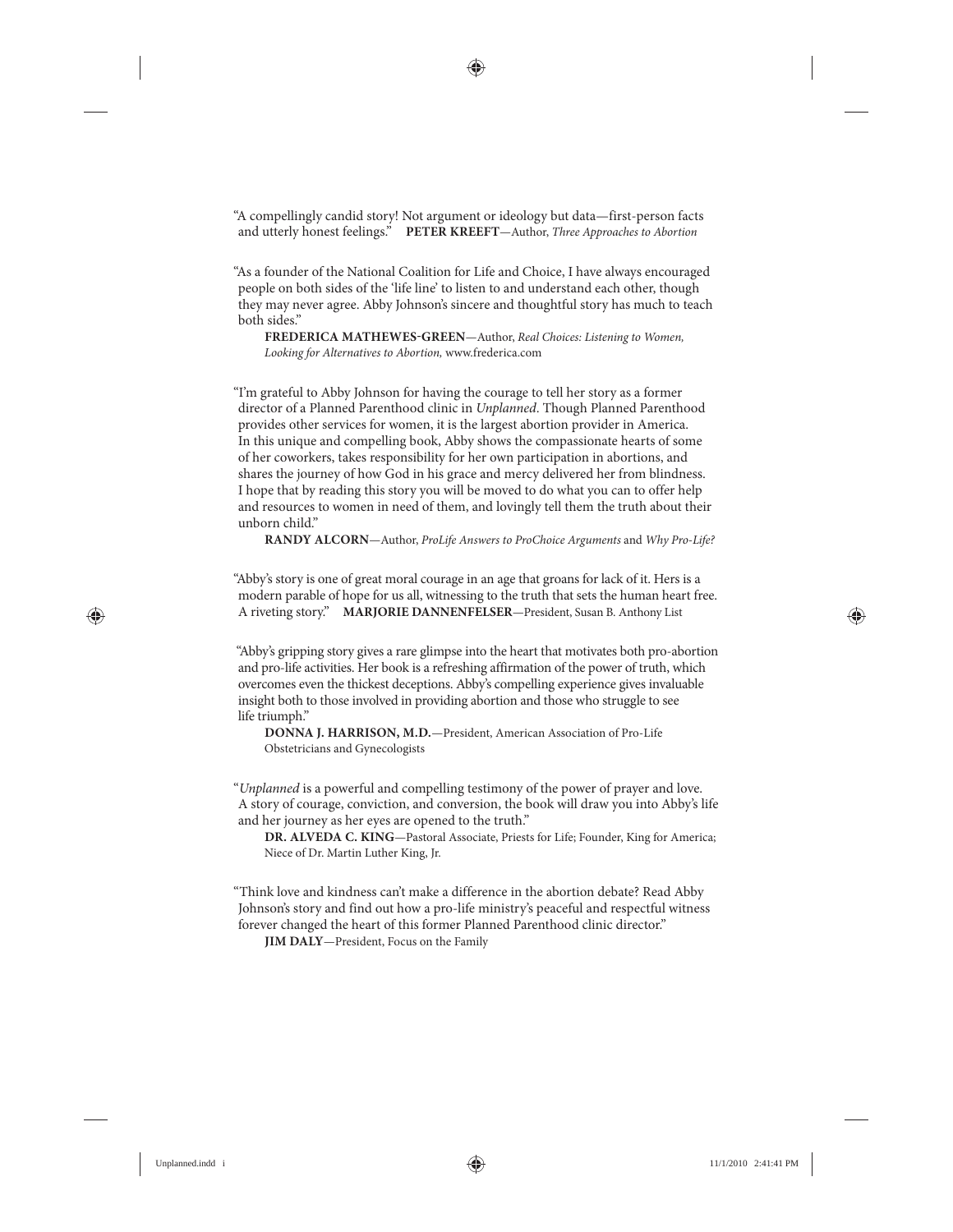"Abby understands how good people can be misled, as she was, to support abortion under the guise of helping women. This is the remarkable story of how one director of a Planned Parenthood clinic came to realize the truth about abortion—and what she did about it." **EDUARDO VERÁSTEGUI** —Actor, star of *Bella*

"Abby walked out of the abortion industry and into my office just next door. After seeing her transformation from running a Planned Parenthood clinic to joining our efforts to help women and save lives, I believe that *anyone* can change their mind on abortion." **SHAWN CARNEY**—Campaign Director, 40 Days for Life

"Bold, decisive, and a real trailblazer at Planned Parenthood . . . Abby Johnson, when confronted with reality, was courageous enough to admit her compassion for others was misdirected. Her journey of finding a new way to help women in crisis is truly inspiring." **BOBBY REYNOSO**—Executive Director, Coalition for Life

"Once I began reading this compelling chronicle of compassion, I could not put it down! Abby's narrative points to Christ's story of redemption and will inspire readers for generations to come. *Unplanned* shows that God has a plan and purpose not only for Abby Johnson, but also for you and me, because every life matters."

**BRIAN BOONE**—President/CEO, Life Centers

"In *Unplanned*, Abby shares intimate details of the happenings that ultimately led her to leave her career as a Planned Parenthood abortion clinic director for 'the other side of the fence,' where she now ardently advocates for the rights of the unborn. If you have ever peacefully protested and prayed for an end to abortion, Abby's story will provide tremendous insights—and encourage you never to give up."

**TONY PERKINS** —President, Family Research Council

"I could not put this book down. Abby's honest and riveting account sheds light on the fact that some Christians are conflicted but satisfied with the goal of 'making abortion safe and rare.' Abby finally had the courage to face the truth about abortion because of the way Christ's love was reflected through the prayer, courage, and support of individual Christians."

**MARGARET H. HARTSHORN, PH.D.**—President, Heartbeat International

"'Unplanned' perfectly describes Abby's book from the very first word to the last. Once I started reading, I couldn't put the book down . . . . Abby's incredible story is a must-read for everyone." **BRADLEY MATTES**—Executive Director, Life Issues Institute; Host, *Facing Life Head-On* (TV) and *Life Issues* (radio)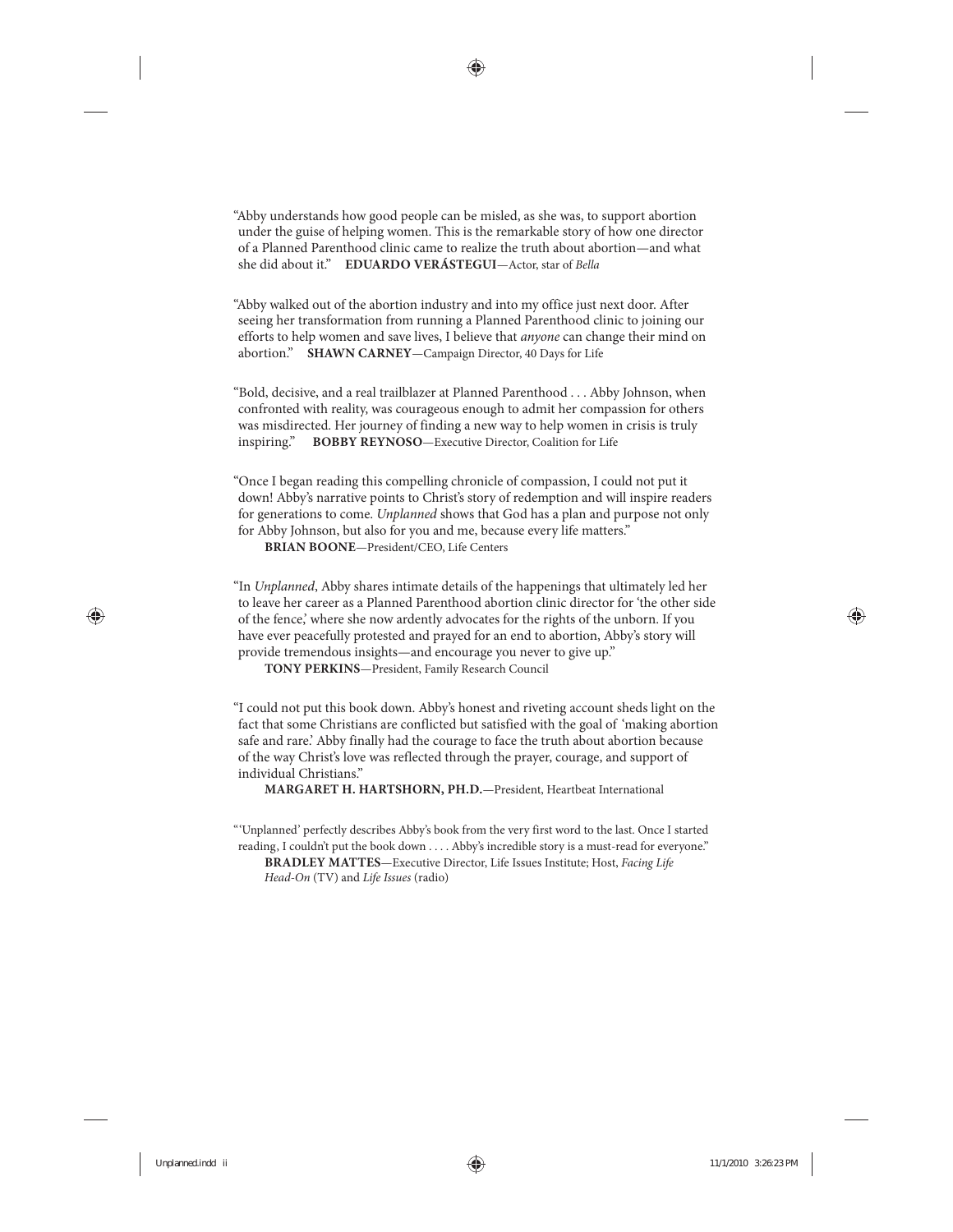*To my parents, who have always stood by me and supported me, no matter what crazy ideas I have fallen for. There are no better parents in the world.*

*To my husband and daughter, whom I always hope to make proud. I am so thankful that we are on this journey together. I love you both more than sunshine.*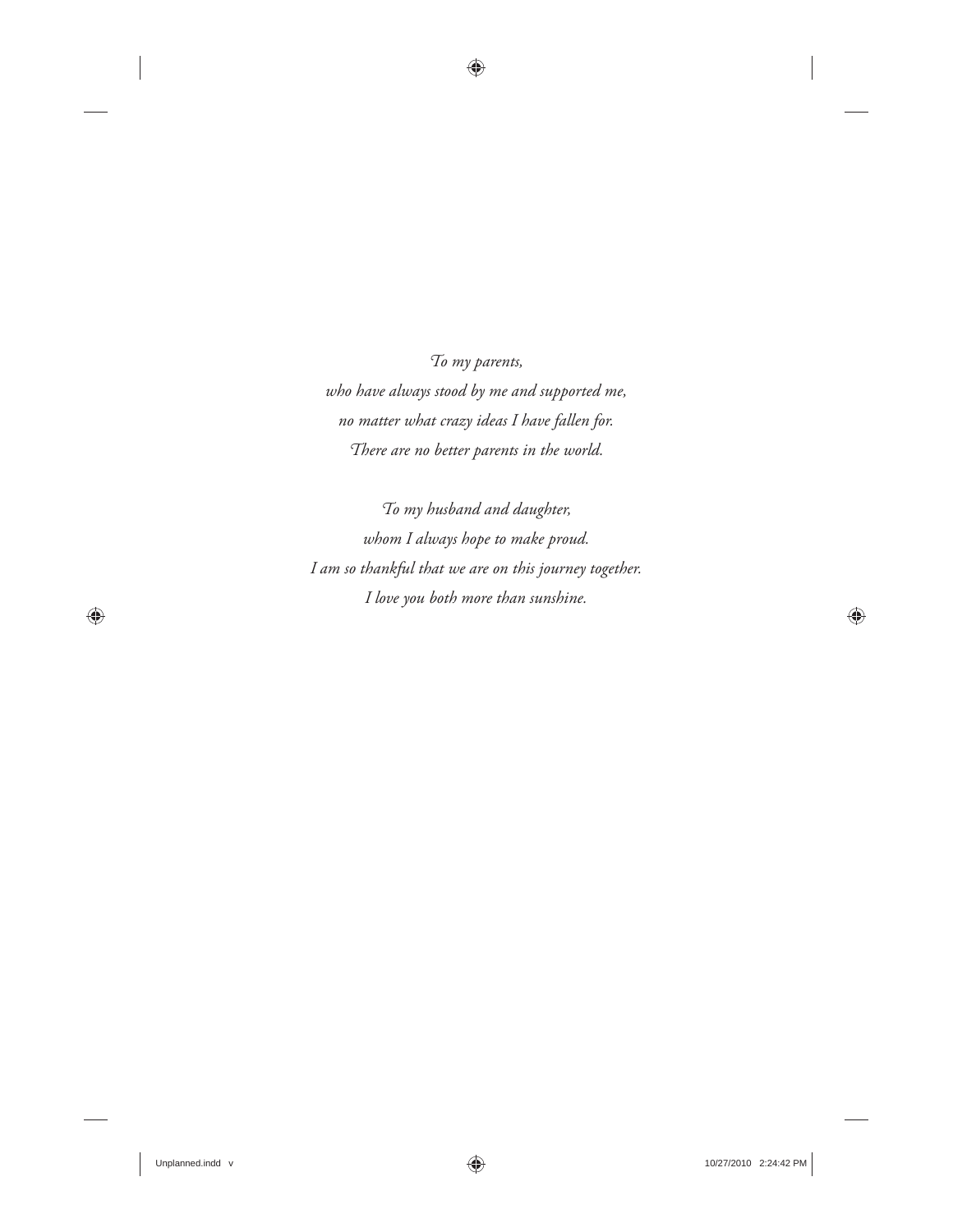#### **CONTENTS**

| ONE              |                                  |  |
|------------------|----------------------------------|--|
| <b>TWO</b>       |                                  |  |
| <b>THREE</b>     | The Power of a Secret  19        |  |
| FOUR             |                                  |  |
| <b>FIVE</b>      | The Bond of Compassion  41       |  |
| SIX              |                                  |  |
| <b>SEVEN</b>     |                                  |  |
| EIGHT            | My Enemy, My Friend  81          |  |
| NINE             | Irreconcilable Differences  95   |  |
| TEN              |                                  |  |
| <b>ELEVEN</b>    |                                  |  |
| TWELVE           |                                  |  |
| <b>THIRTEEN</b>  |                                  |  |
| <b>FOURTEEN</b>  | The Wrong Side of the Fence  141 |  |
| <b>FIFTEEN</b>   |                                  |  |
| <b>SIXTEEN</b>   | Keeping Confidence  159          |  |
| <b>SEVENTEEN</b> |                                  |  |
| <b>EIGHTEEN</b>  |                                  |  |
| NINETEEN         |                                  |  |
| <b>TWENTY</b>    |                                  |  |
| TWENTY-ONE       | The Unexpected Gift  217         |  |
| TWENTY-TWO       |                                  |  |
| TWENTY-THREE     |                                  |  |
| TWENTY-FOUR      |                                  |  |
|                  |                                  |  |
|                  |                                  |  |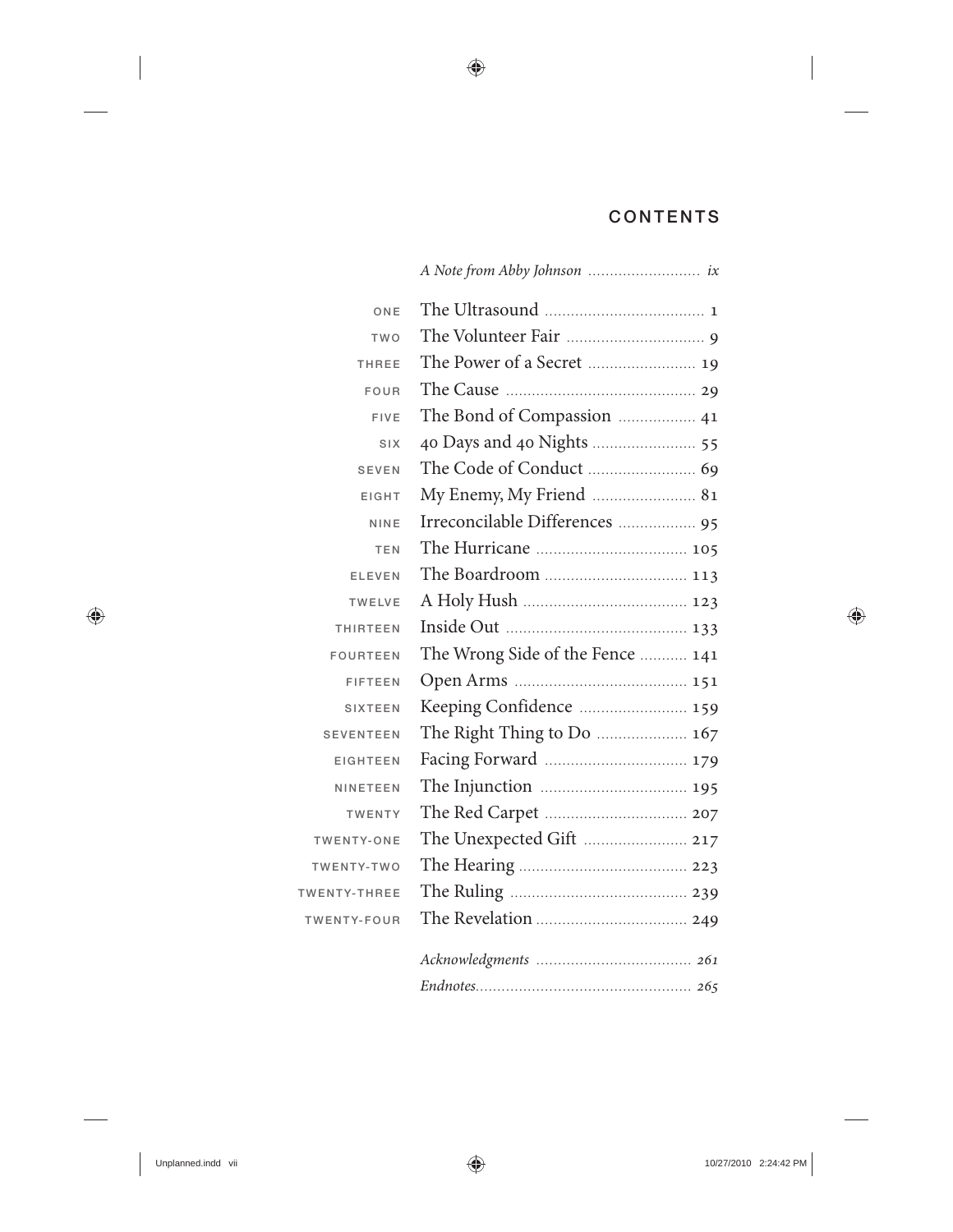### A Note from Abby Johnson

 My story is not a comfortable one to read. I think it's only fair to warn you of that up front. Not comfortable, but honest and true. As you are about to discover, I've spent years on the front lines of the face-off between pro-choice and pro-life advocates. Which side? Both sides. You are about to enter my journey from naive college girl to director of a Planned Parenthood clinic to advocate for families in crisis, including the unborn members of those families.

I reveal my story not because I am proud of it. I am not. But my thinking and choices are not unlike those of so many people I have encountered. And until we each set aside our own preferences for how we *wish* others would think and behave, or how we *assume* others think and behave, we won't be able to understand those with whom we differ in order to engage in real dialogue and discover truth.

I've done my best to be true to my thinking and reasoning *within* each of these stages of my journey—no matter how faulty, how embarrassing, or how politically incorrect—so I suppose that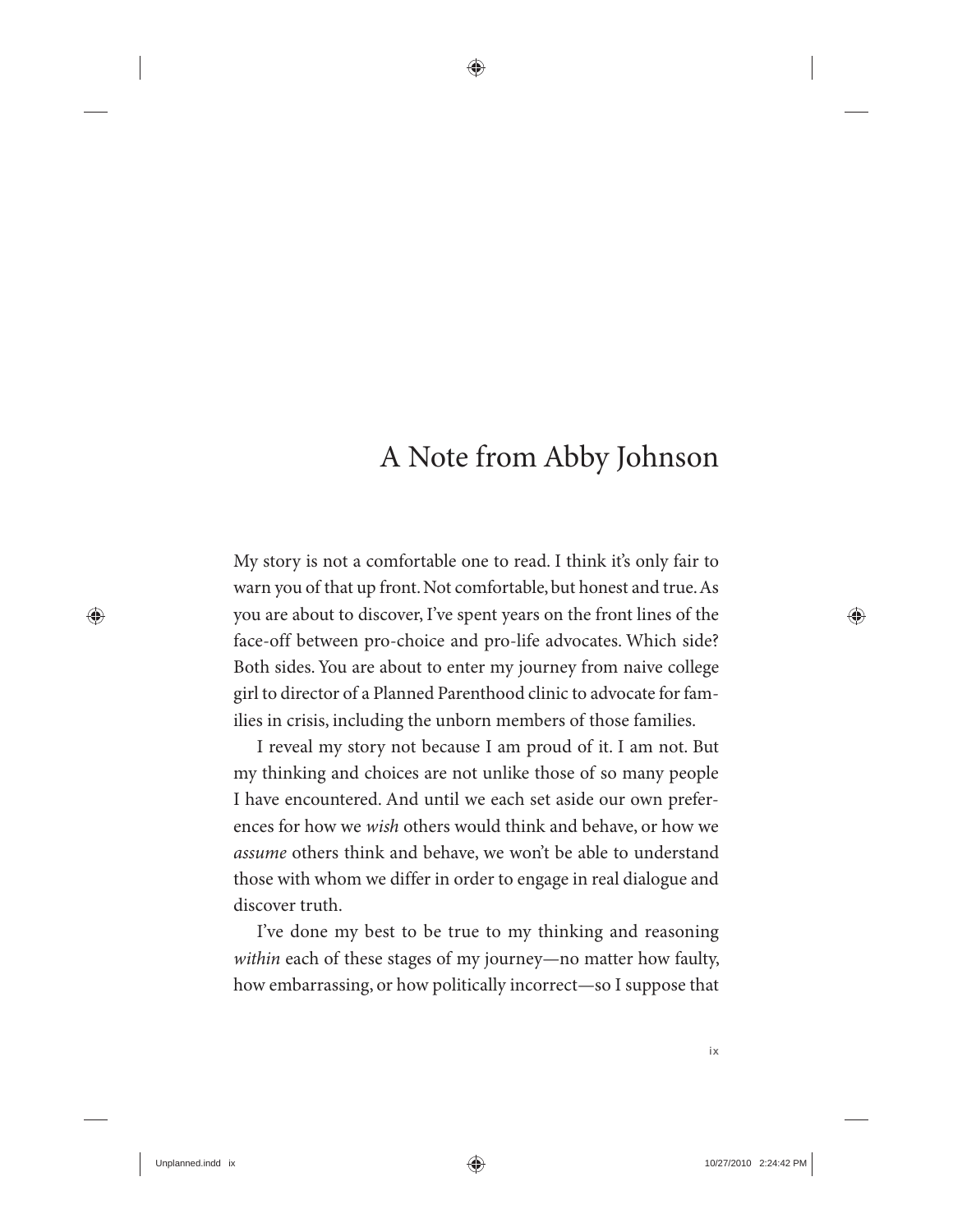at times you will ask the same questions I've been asked time and again. *Were you really so gullible? Were you really so inconsistent between your values and your actions? Were you really so ambivalent, so naive, so foolish, so . . .* you get the picture. My answer: *Yes*. I've also been asked, *Were you and your pro-choice coworkers really driven by compassion and tenderness, by motives of truly helping women and making the world a better place?* Again, yes.

I often find that people don't like my answers.

That is understandable. My story is not neat and tidy, and it doesn't come wrapped in easy answers. Oh, how we love to vilify our opponents—from both sides. How easy to assume that those on "our" side are right and wise and good; how those on "their" side are treacherous and foolish and deceptive. I have found right and good and wisdom on both sides. I have found foolishness and treachery and deception on both sides as well. I have experienced how good intentions can be warped into poor choices no matter what the side.

To this day I have friends on both sides of this polarizing debate. We all long for a story that shows that "our" side is right and good, and "their" side is wrong and bad, don't we? But I testify that there is good and right and wrong on *both* sides of the fence. And even more shocking—we have far more in common with the "other" side than we might imagine.

But don't slam this book shut because of what I've just said. Read it for that very reason. Read it to understand the surprising hopes and motivations on the "other" side. I was loved from one side onto the other. My hope is that many more thousands will be loved into truth as well. Maybe you will be the one loving someone on the other side of the fence.

So what side of the fence are you on? In all likelihood, as you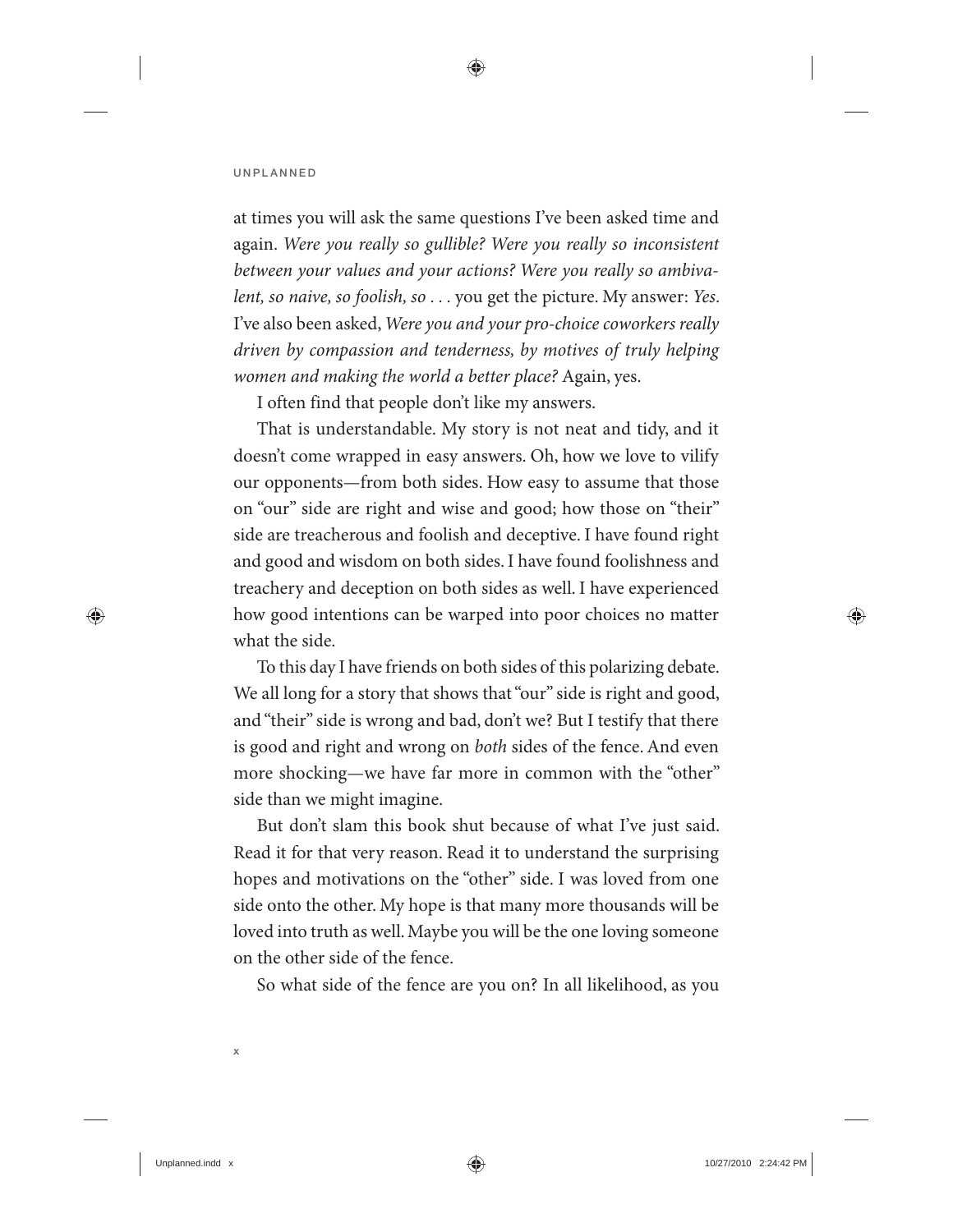look through the fence, you see faulty thinking and harmful behavior on the other side. Here's my question for you: are you ready to look through the fence and see goodness, compassion, generosity, and self-sacrifice on the other side?

Did you just feel yourself squirm? If so, welcome to my journey.

#### **Special Note**

The names and distinguishing details of some people in this book have been changed, including all Planned Parenthood volunteers and staff. While describing the events in this book, I relied not only on my memory, but on my personal correspondence and interviews with others involved.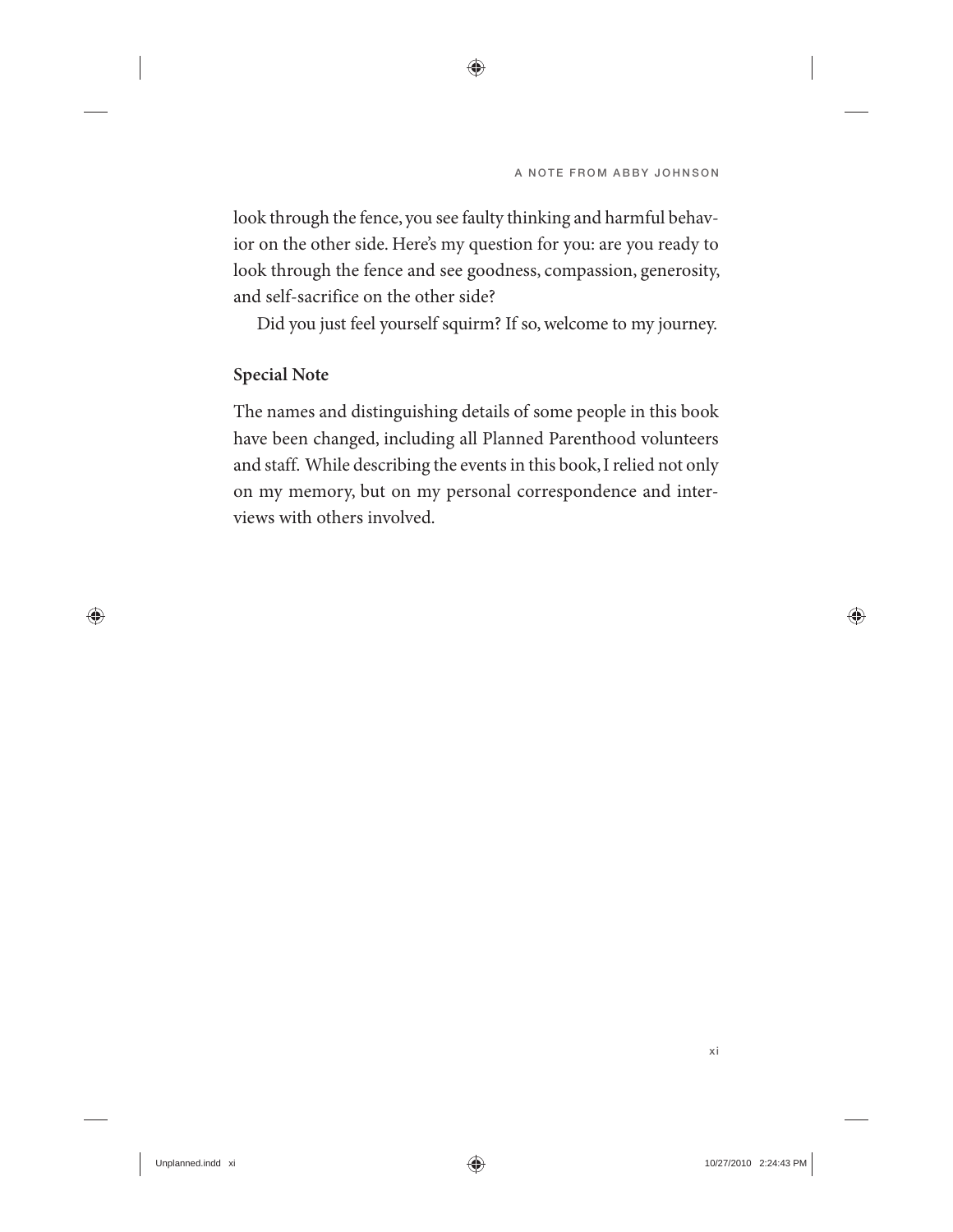## The Ultrasound

Cheryl poked her head into my office. "Abby, they need an extra person back in the exam room. Are you free?"

I looked up from my paperwork, surprised. "Sure."

Though I'd been with Planned Parenthood for eight years, I had never been called into the exam room to help the medical team during an abortion, and I had no idea why I was needed now. Nurse-practitioners were the ones who assisted in abortions, not the other clinic staff. As director of this clinic in Bryan, Texas, I was able to fill in for any position in a pinch, except, of course, for doctors or nurses performing medical procedures. I had, on a few occasions, agreed at a patient's request to stay with her and even hold her hand during the procedure, but only when I'd been the counselor who'd worked with her during intake and counseling. That was not the case today. So why did they need me?

Today's visiting abortionist had been here at the Bryan clinic only two or three times before. He had a private abortion practice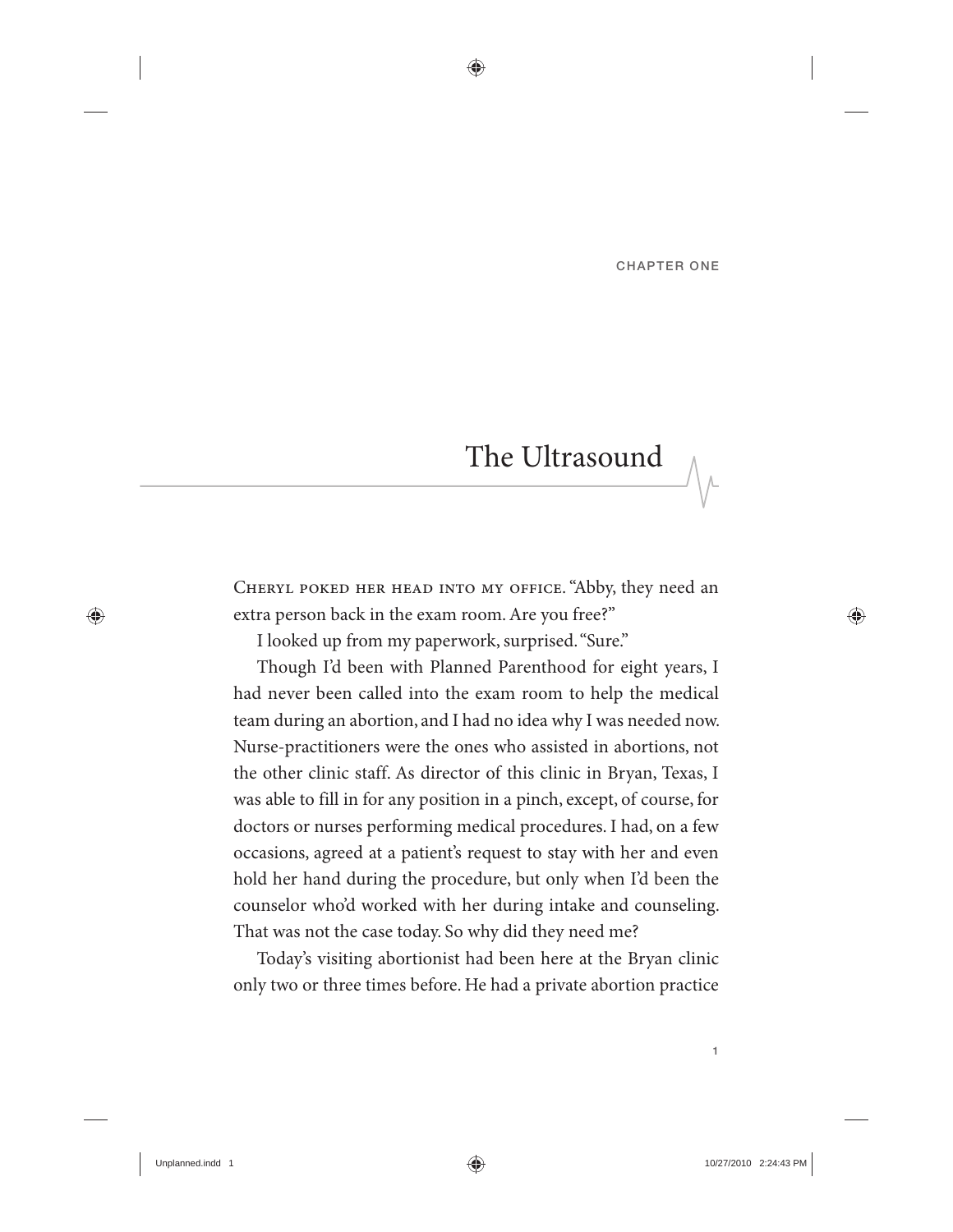about 100 miles away. When I'd talked with him about the job several weeks before, he had explained that at his own facility he did only ultrasound-guided abortions—the abortion procedure with the least risk of complications for the woman. Because this method allows the doctor to see exactly what is going on inside the uterus, there is less chance of perforating the uterine wall, one of the risks of abortion. I respected that about him. The more that could be done to keep women safe and healthy, the better, as far as I was concerned. However, I'd explained to him that this practice wasn't the protocol at our clinic. He understood and said he'd follow our typical procedures, though we agreed he'd be free to use ultrasound if he felt a particular situation warranted it.

To my knowledge, we'd never done ultrasound-guided abortions at our facility. We did abortions only every other Saturday, and the assigned goal from our Planned Parenthood affiliate was to perform twenty-five to thirty-five procedures on those days. We liked to wrap them up by around 2:00 p.m. Our typical procedure took about ten minutes, but an ultrasound added about five minutes, and when you're trying to schedule up to thirty-five abortions in a day, those extra minutes add up.

I felt a moment's reluctance outside the exam room. I never liked entering this room during an abortion procedure—never welcomed what happened behind this door. But since we all had to be ready at any time to pitch in and get the job done, I pushed the door open and stepped in.

The patient was already sedated, still conscious but groggy, the doctor's brilliant light beaming down on her. She was in position, the instruments were laid out neatly on the tray next to the doctor, and the nurse-practitioner was positioning the ultrasound machine next to the operating table.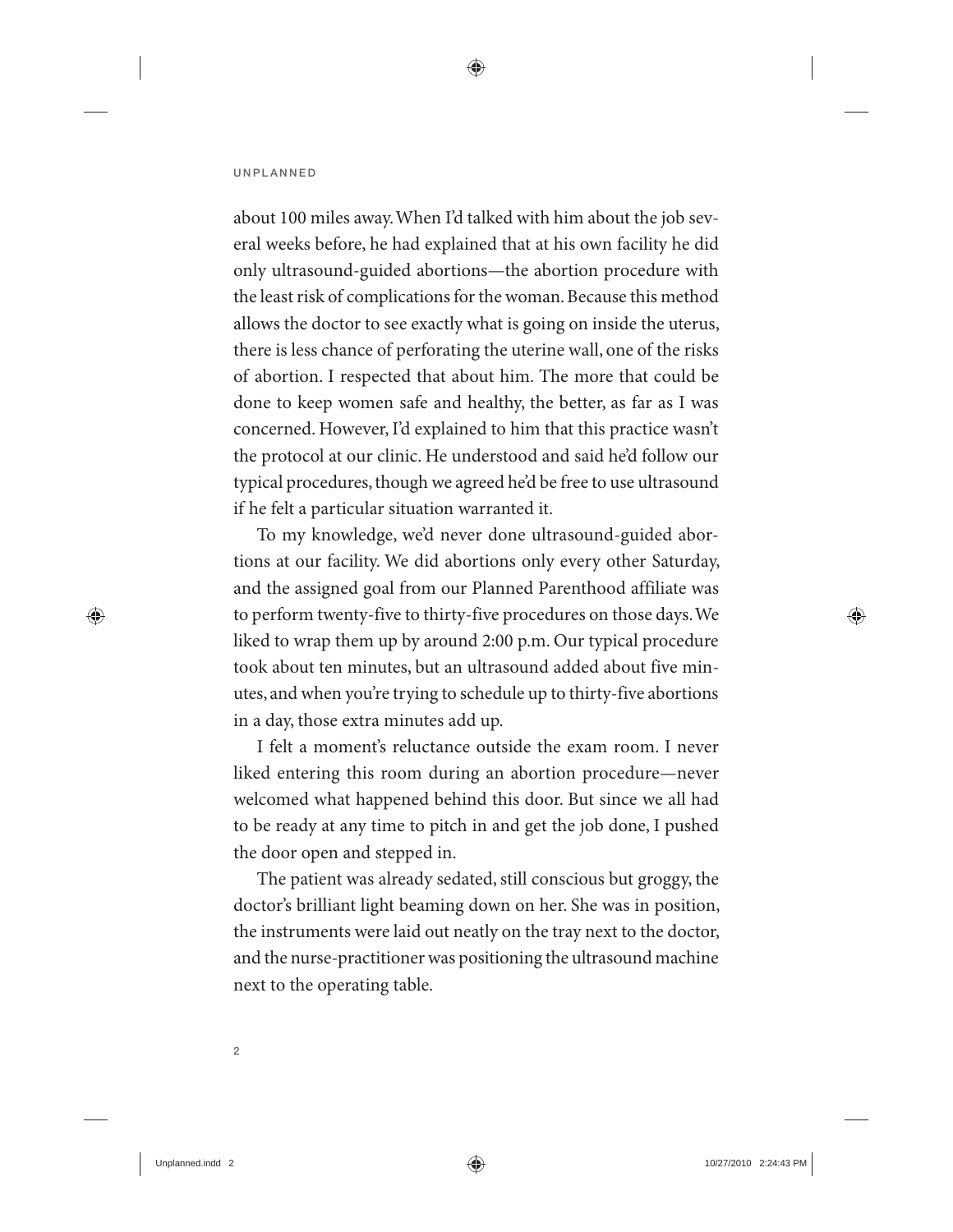"I'm going to perform an ultrasound-guided abortion on this patient. I need you to hold the ultrasound probe," the doctor explained.

As I took the ultrasound probe in hand and adjusted the settings on the machine, I argued with myself, *I don't want to be here. I don't want to take part in an abortion.* No, wrong attitude—I needed to psych myself up for this task. I took a deep breath and tried to tune in to the music from the radio playing softly in the background. *It's a good learning experience—I've never seen an ultrasound-guided abortion before,* I told myself. *Maybe this will help me when I counsel women. I'll learn firsthand about this safer procedure. Besides, it will be over in just a few minutes.*

I could not have imagined how the next ten minutes would shake the foundation of my values and change the course of my life.

I had occasionally performed diagnostic ultrasounds for clients before. It was one of the services we offered to confirm pregnancies and estimate how far along they were. The familiarity of preparing for an ultrasound soothed my uneasiness at being in this room. I applied the lubricant to the patient's belly, then maneuvered the ultrasound probe until her uterus was displayed on the screen and adjusted the probe's position to capture the image of the fetus.

I was expecting to see what I had seen in past ultrasounds. Usually, depending on how far along the pregnancy was and how the fetus was turned, I'd first see a leg, or the head, or some partial image of the torso, and would need to maneuver a bit to get the best possible image. But this time, the image was complete. I could see the entire, perfect profile of a baby.

*Just like Grace at twelve weeks,* I thought, surprised, remembering my very first peek at my daughter, three years before, snuggled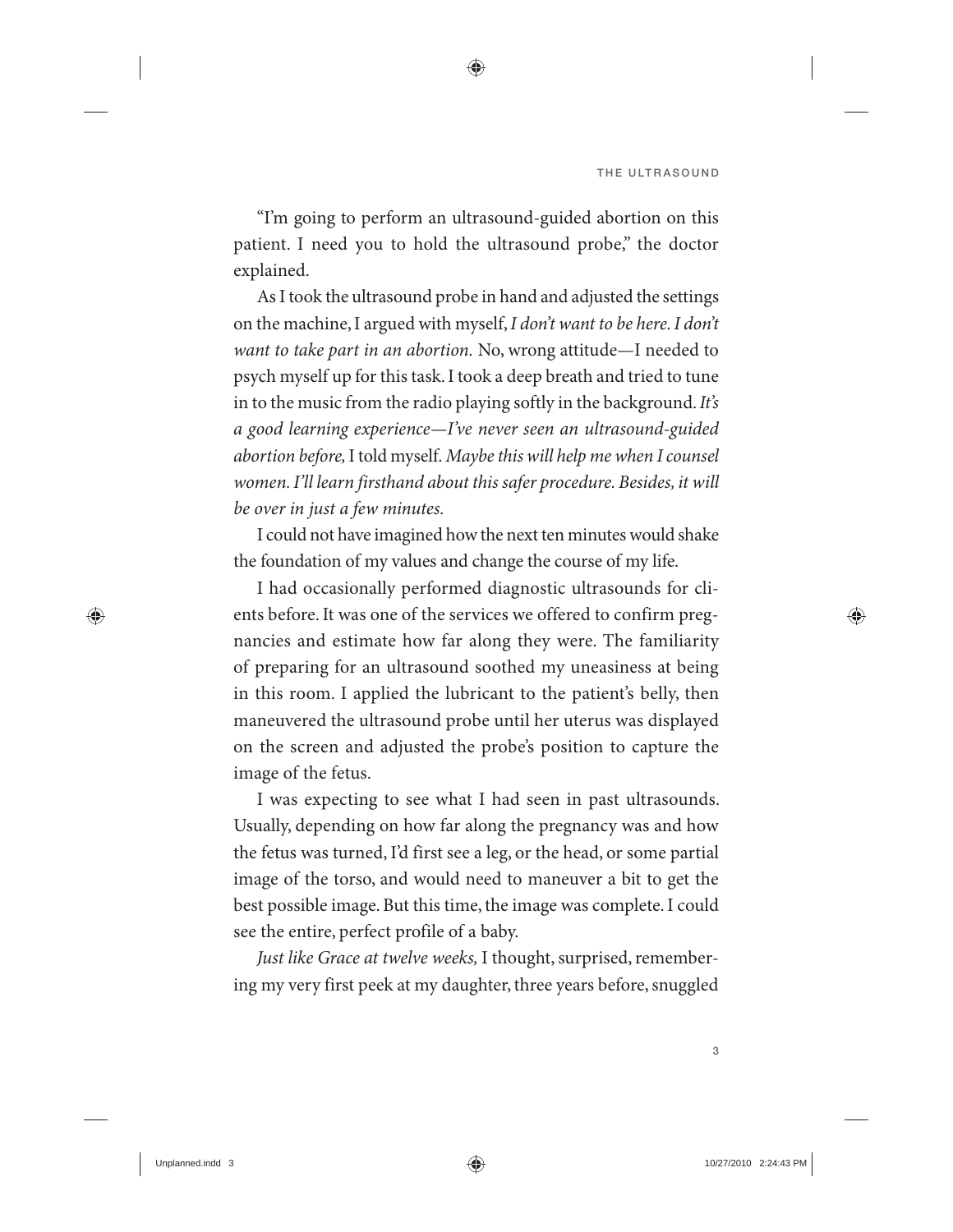securely inside my womb. The image now before me looked the same, only clearer, sharper. The detail startled me. I could clearly see the profile of the head, both arms, legs, and even tiny fingers and toes. Perfect.

And just that quickly, the flutter of the warm memory of Grace was replaced with a surge of anxiety. *What am I about to see?* My stomach tightened*. I don't want to watch what is about to happen.*

I suppose that sounds odd coming from a professional who'd been running a Planned Parenthood clinic for two years, counseling women in crisis, scheduling abortions, reviewing the clinic's monthly budget reports, hiring and training staff. But odd or not, the simple fact is, I had never been interested in promoting abortion. I'd come to Planned Parenthood eight years before, believing that its purpose was primarily to prevent unwanted pregnancies, thereby reducing the number of abortions. That had certainly been *my* goal. And I believed that Planned Parenthood saved lives—the lives of women who, without the services provided by this organization, might resort to some back-alley butcher. All of this sped through my mind as I carefully held the probe in place.

"Thirteen weeks," I heard the nurse say after taking measurements to determine the fetus's age.

"Okay," the doctor said, looking at me, "just hold the probe in place during the procedure so I can see what I'm doing."

The cool air of the exam room left me feeling chilled. My eyes still glued to the image of this perfectly formed baby, I watched as a new image entered the video screen. The cannula—a strawshaped instrument attached to the end of the suction tube—had been inserted into the uterus and was nearing the baby's side. It looked like an invader on the screen, out of place. Wrong. It just looked wrong.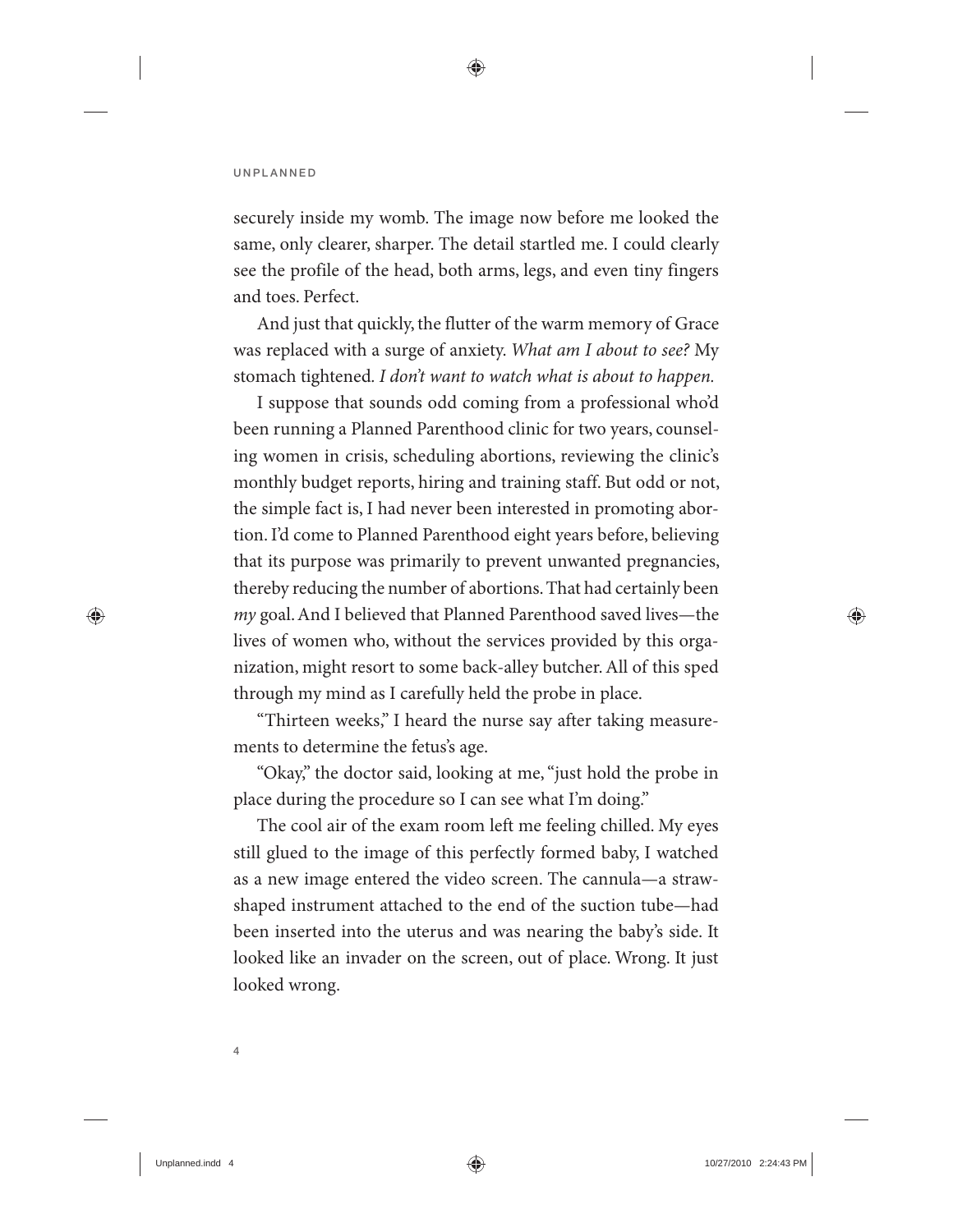My heart sped up. Time slowed. I didn't want to look, but I didn't want to stop looking either. I couldn't *not* watch. I was horrified, but fascinated at the same time, like a gawker slowing as he drives past some horrific automobile wreck—not wanting to see a mangled body, but looking all the same.

My eyes flew to the patient's face; tears flowed from the corners of her eyes. I could see she was in pain. The nurse dabbed the woman's face with a tissue.

"Just breathe," the nurse gently coached her. "Breathe."

"It's almost over," I whispered. I wanted to stay focused on her, but my eyes shot back to the image on the screen.

At first, the baby didn't seem aware of the cannula. It gently probed the baby's side, and for a quick second I felt relief. *Of course,*  I thought. *The fetus doesn't feel pain.* I had reassured countless women of this as I'd been taught by Planned Parenthood*. The fetal tissue feels nothing as it is removed. Get a grip, Abby. This is a simple, quick medical procedure.* My head was working hard to control my responses, but I couldn't shake an inner disquiet that was quickly mounting to horror as I watched the screen.

The next movement was the sudden jerk of a tiny foot as the baby started kicking, as if trying to move away from the probing invader. As the cannula pressed in, the baby began struggling to turn and twist away. It seemed clear to me that the fetus could feel the cannula and did not like the feeling. And then the doctor's voice broke through, startling me.

"Beam me up, Scotty," he said lightheartedly to the nurse. He was telling her to turn on the suction—in an abortion the suction isn't turned on until the doctor feels he has the cannula in exactly the right place.

I had a sudden urge to yell, "Stop!" To shake the woman and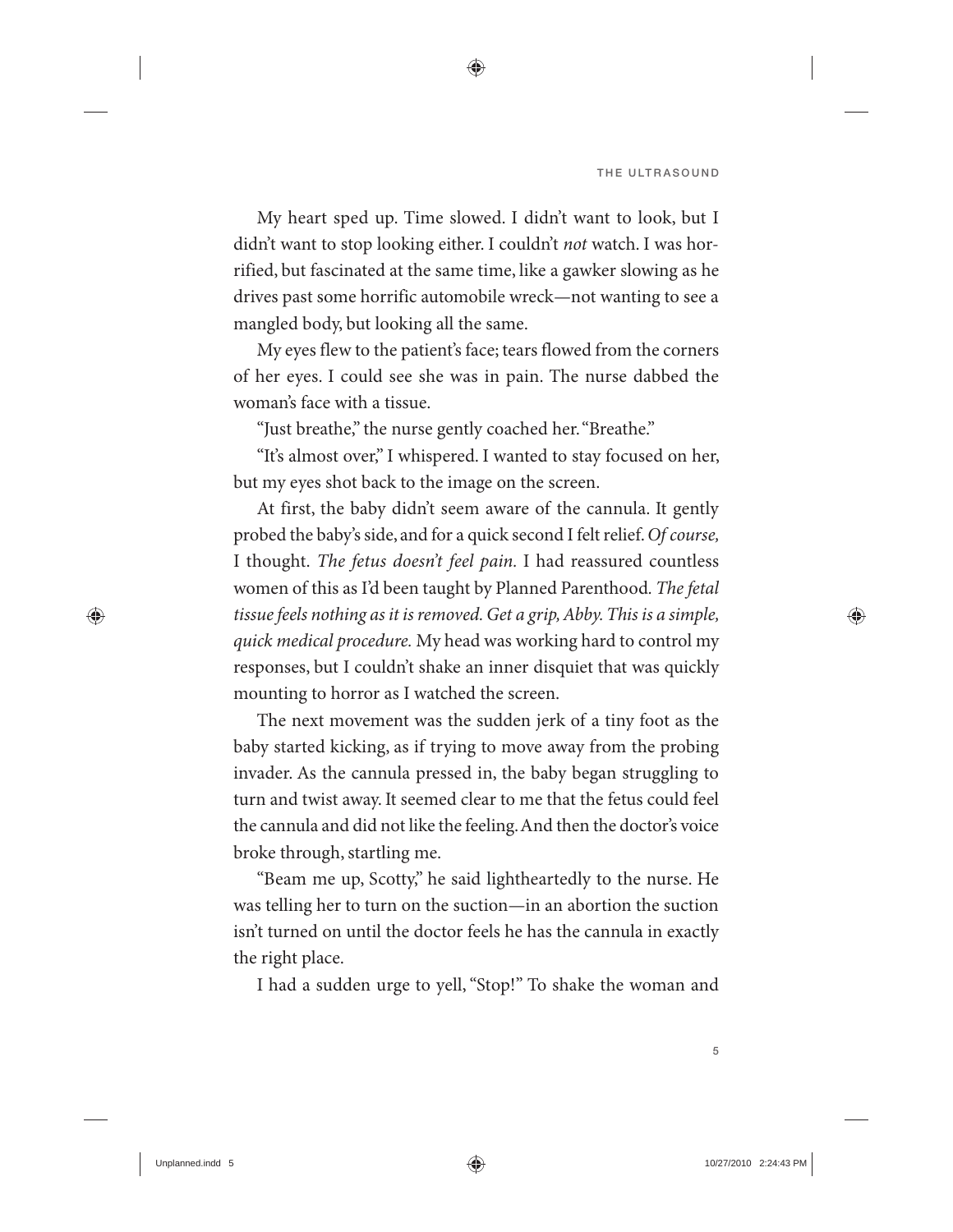say, "Look at what is happening to your baby! Wake up! Hurry! Stop them!"

But even as I thought those words, I looked at my own hand holding the probe. I was one of "them" performing this act. My eyes shot back to the screen again. The cannula was already being rotated by the doctor, and now I could see the tiny body violently twisting with it. For the briefest moment it looked as if the baby were being wrung like a dishcloth, twirled and squeezed. And then the little body crumpled and began disappearing into the cannula before my eyes. The last thing I saw was the tiny, perfectly formed backbone sucked into the tube, and then everything was gone. And the uterus was empty. Totally empty.

I was frozen in disbelief. Without realizing it, I let go of the probe. It slipped off the patient's tummy and slid onto her leg. I could feel my heart pounding—pounding so hard my neck throbbed. I tried to get a deep breath but couldn't seem to breathe in or out. I still stared at the screen, even though it was black now because I'd lost the image. But nothing was registering to me. I felt too stunned and shaken to move. I was aware of the doctor and nurse casually chatting as they worked, but it sounded distant, like vague background noise, hard to hear over the pounding of my own blood in my ears.

The image of the tiny body, mangled and sucked away, was replaying in my mind, and with it the image of Grace's first ultrasound—how she'd been about the same size. And I could hear in my memory one of the many arguments I'd had with my husband, Doug, about abortion.

"When you were pregnant with Grace, it wasn't a fetus; it was a baby," Doug had said. And now it hit me like a lightning bolt: *He was right! What was in this woman's womb just a moment ago was alive. It wasn't just tissue, just cells. That was a human baby—fighting for life!*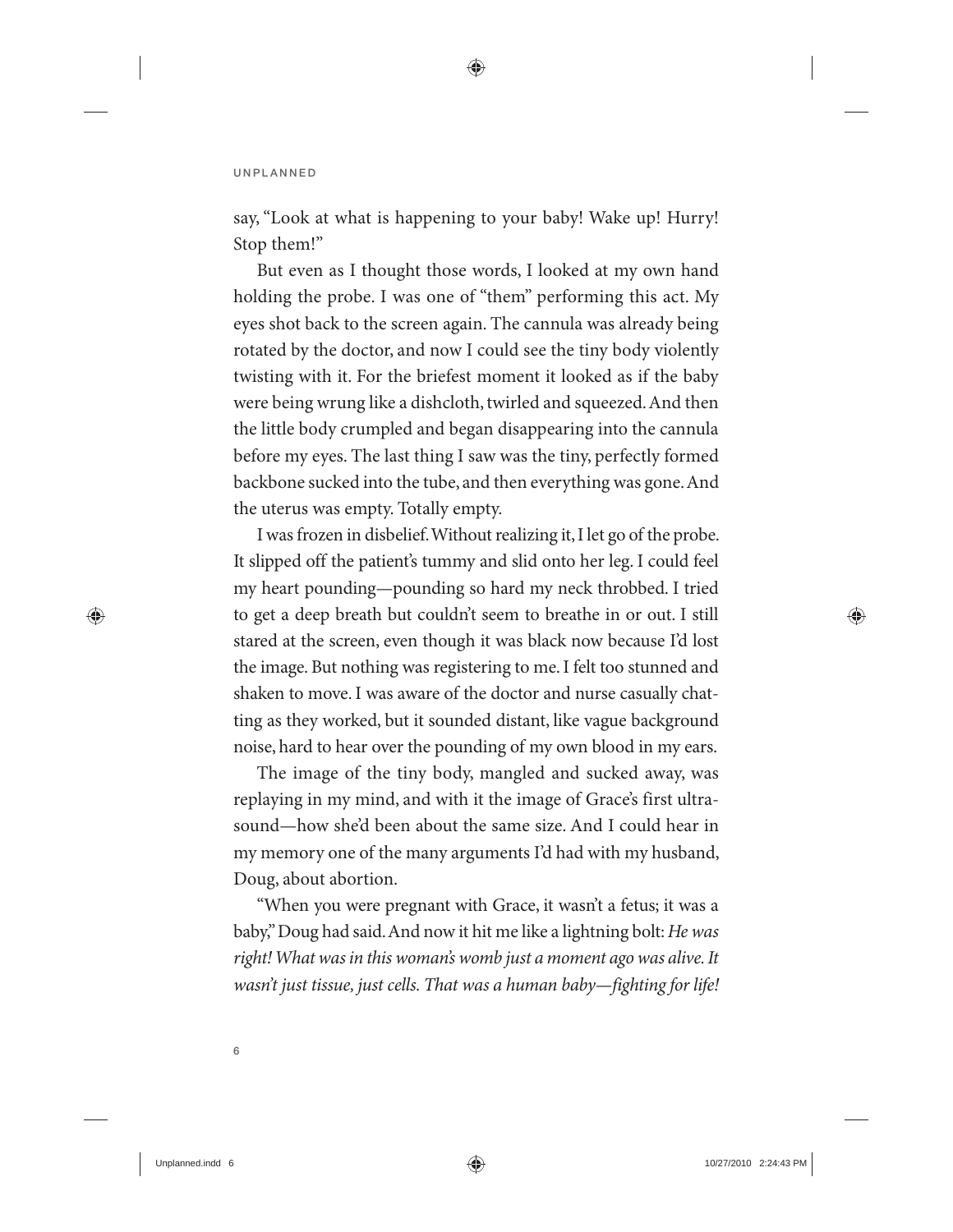*A battle that was lost in the blink of an eye. What I have told people for years, what I've believed and taught and defended, is a lie.*

Suddenly I felt the eyes of the doctor and nurse on me. It shook me out of my thoughts. I noticed the probe lying on the woman's leg and fumbled to get it back into place. But my hands were shaking now.

"Abby, are you okay?" the doctor asked. The nurse's eyes searched my face with concern.

"Yeah, I'm okay." I still didn't have the probe correctly positioned, and now I was worried because the doctor couldn't see inside the uterus. My right hand held the probe, and my left hand rested gingerly on the woman's warm belly. I glanced at her face more tears and a grimace of pain. I moved the probe until I'd recaptured the image of her now-empty uterus. My eyes traveled back to my hands. I looked at them as if they weren't even my own.

*How much damage have these hands done over the past eight years? How many lives have been taken because of them? Not just because of my hands, but because of my words. What if I'd known the truth, and what if I'd told all those women?*

What if?

I had believed a lie! I had blindly promoted the "company line" for so long. Why? Why hadn't I searched out the truth for myself? Why had I closed my ears to the arguments I'd heard? Oh, dear God, what had I done?

My hand was still on the patient's belly, and I had the sense that I had just taken something away from her with that hand. I'd robbed her. And my hand started to *hurt*—I felt an actual physical pain. And right there, standing beside the table, my hand on the weeping woman's belly, this thought came from deep within me:

*Never again! Never again.*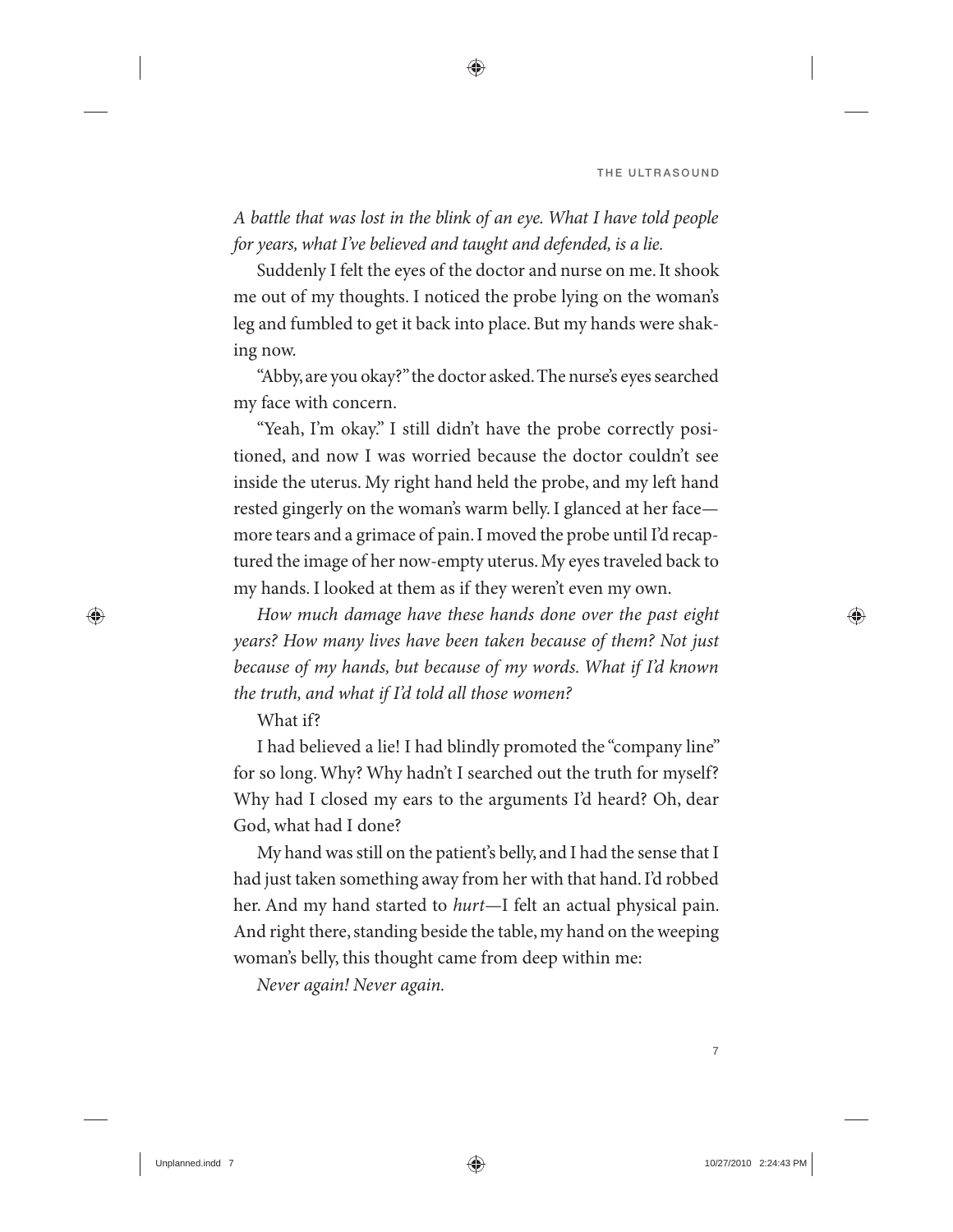I went into autopilot. As the nurse cleaned up the woman, I put away the ultrasound machine, then gently roused the patient, who was limp and groggy. I helped her sit up, coaxed her into a wheelchair, and took her to the recovery room. I tucked a light blanket around her. Like so many patients I'd seen before, she continued to cry, in obvious emotional and physical pain. I did my best to make her more comfortable.

Ten minutes, maybe fifteen at most, had passed since Cheryl had asked me to go help in the exam room. And in those few minutes, everything had changed. Drastically. The image of that tiny baby twisting and struggling kept replaying in my mind. And the patient. I felt so guilty. I'd taken something precious from her, and she didn't even know it.

How had it come to this? How had I let this happen? I had invested myself, my heart, my career in Planned Parenthood because I cared about women in crisis. And now I faced a crisis of my own.

Looking back now on that late September day of 2009, I realize how wise God is for not revealing our future to us. Had I known then the firestorm I was about to endure, I might not have had the courage to move forward. As it was, since I didn't know, I wasn't yet looking for courage. I was, however, looking to understand how I found myself in this place—living a lie, spreading a lie, and hurting the very women I so wanted to help.

And I desperately needed to know what to do next. This is my story.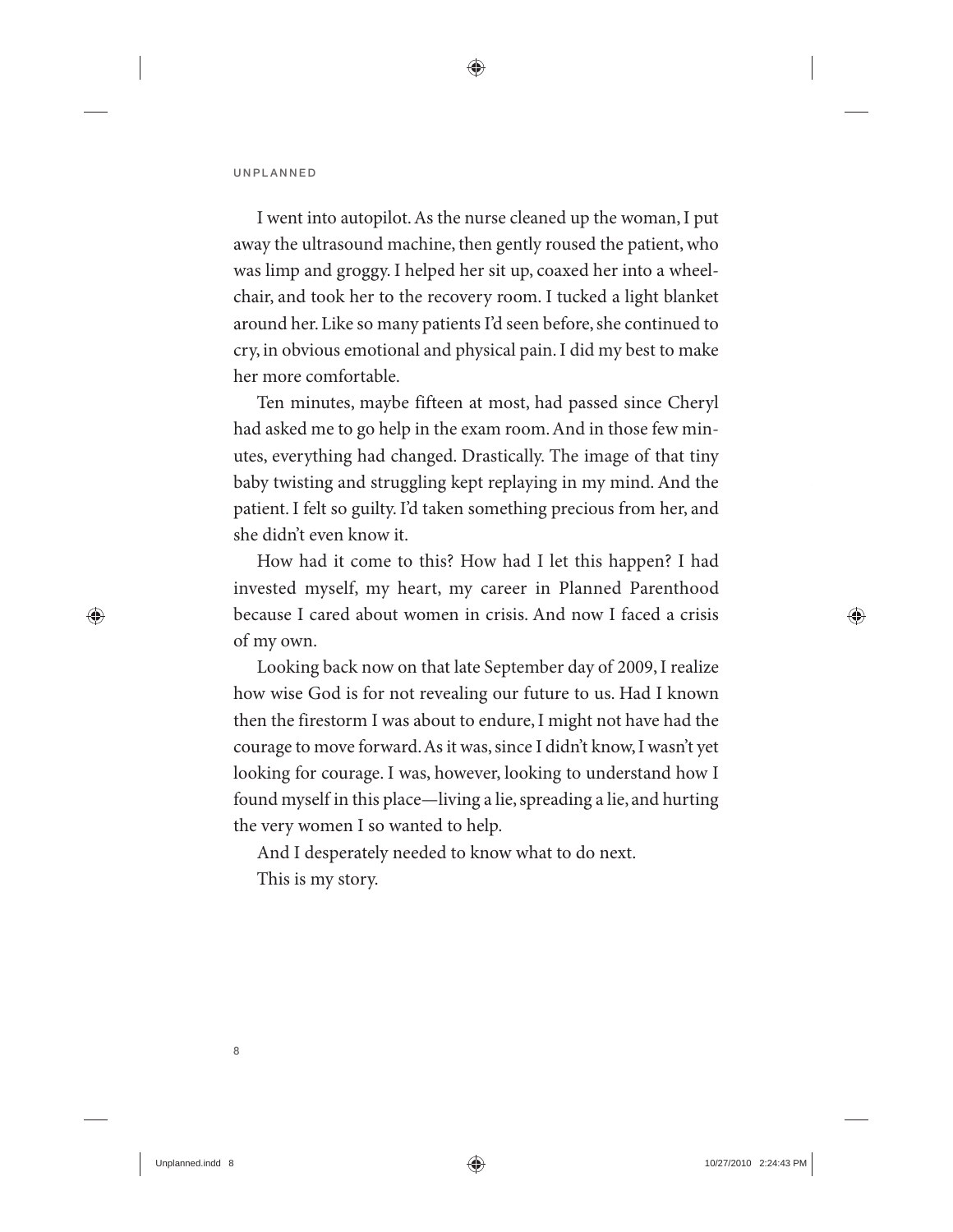#### **ACKNOWLEDGMENTS**

 There are so many people I need to thank. I could write a book on how many people have helped me through this journey. I want to start off by thanking my parents. You are responsible for this. Sometimes "this" may not be something you want to take credit for, but in this case, I hope I have made you proud.

None of this would be possible without the unwavering strength of my husband, Doug. Every girl dreams of "having it all." I know that I have found that in you. You are definitely the most patient man in the world; I know that has been tested while married to me! But I am so thankful that you continue to be patient with me. Where I fail, you exceed by leaps and bounds. Thank you for always helping me keep our family close to my heart even when I am away. Also, thank you to Doug's best friends, Daniel and Ben. It is always good to have people to help us keep our sanity. You have been such an encouragement to Doug and to me.

Shawn, there are really no words to express my gratitude to you and your family. During the most difficult time in my life, you were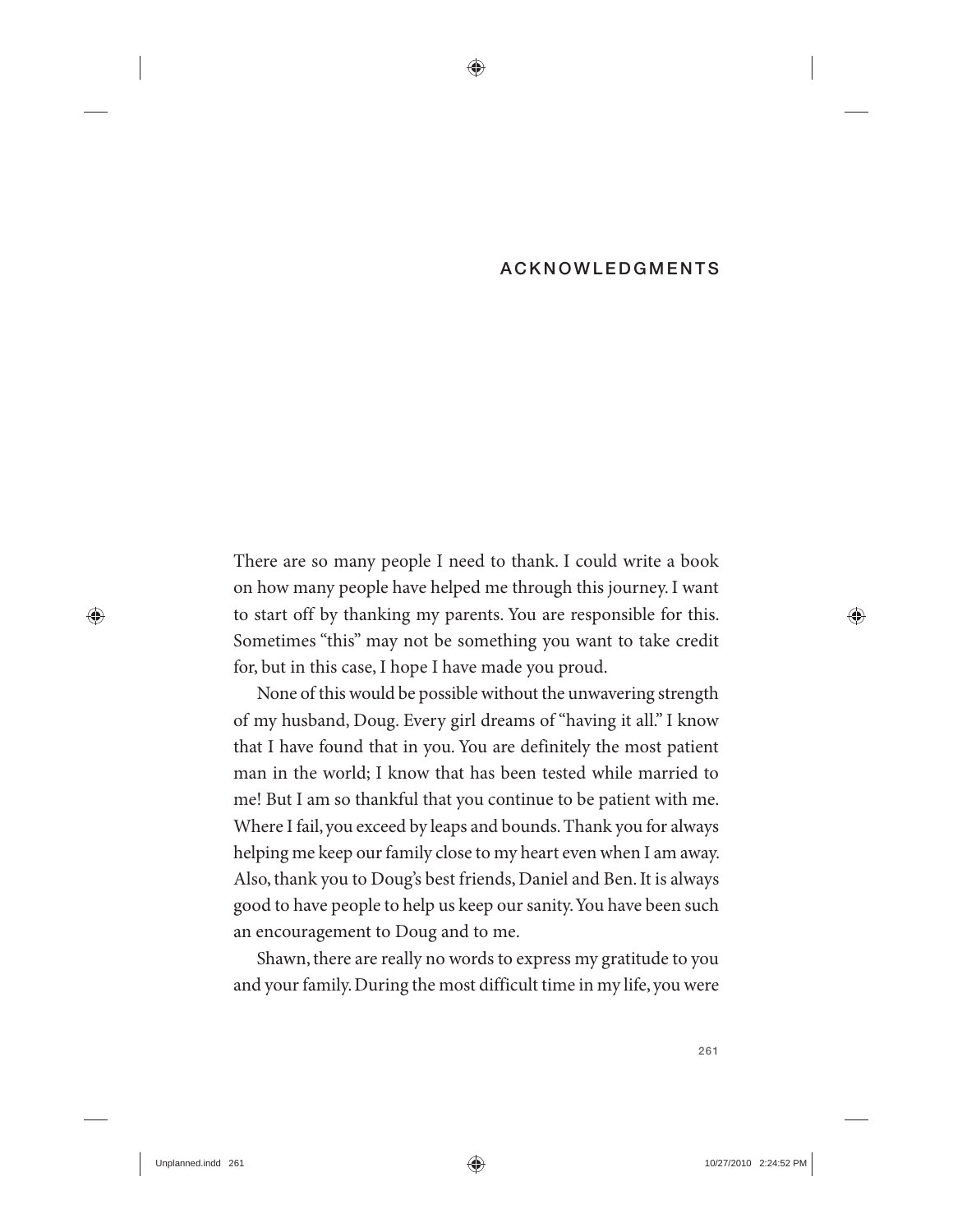my rock—always steady handed, always there to make me laugh. It makes me chuckle to think that we were once opposed to each other. It feels like we have been partners in this movement for a lifetime. I can't wait to see what the future holds for both of us.

I guess I could thank David for this whole 40 Days for Life movement, but even that wouldn't be enough. David, your mentorship and friendship mean more than I can express. You took me into your "family" when I felt so lost and deserted and helped me feel like I belonged again. Your encouragement and support have been some of the greatest gifts I have received. Your whole family is such a blessing to me and my family.

I, of course, have to thank everyone involved with the Brazos Valley Coalition for Life. Without all of you, I wouldn't be here today. It is your faithfulness, your perseverance that help women face the truth of abortion every day. I especially want to thank Bobby, Heather, and Karen. You guys supported me and listened to me when I thought my world was falling apart. You have been on this ride with me and have experienced all the ups and downs. You have prayed with me, you have cried with me, you have laughed with me. You are not just my friends, you are my heroes. I thank God every day that He put you in my life.

Marcel and Heather, you have been my spiritual gurus! You guys have kept me focused on Christ and His will for my life. You have kept me grounded, and you continue to help me draw closer and closer to Him every day. Thank you so much for all of your guidance.

Even though I lost many friends throughout this journey, some remained. Also, many more were gained. Three "old" friends who have always stuck by me deserve a *big* thanks. Michelle, Amy, and Gabe, you know all of the ugly and bad about me but you love me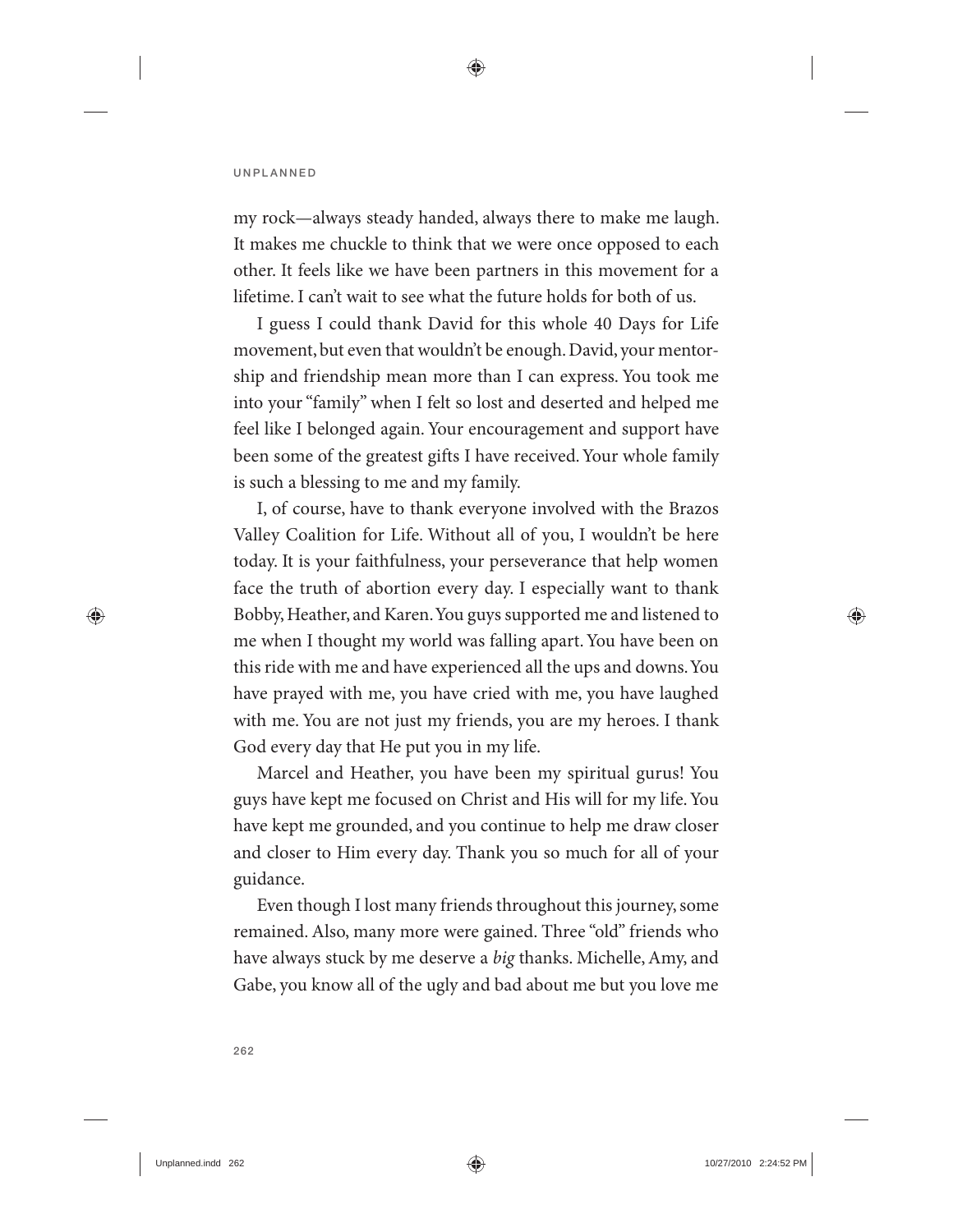anyway. That is real friendship. You have been there for me during the darkest and brightest times of my life. I can never repay you for your endless support, but I will spend every day trying my best. I love you guys so much. And to one of my "new" friends, Claire. I am so thankful that God has brought you into my life. You have shown me the power of redemption and forgiveness through your life. Your friendship is one of the greatest blessings I have received.

I would be remiss if I didn't give a thank-you to my "friend from the fence," Elizabeth. One of the coolest moments of the past year for me was celebrating your birthday with you. I just had to stand there for a moment to really take in the enormity of that event. You, the sidewalk counselor who befriended me several years ago, and me, the former Planned Parenthood worker, celebrating your birth together. You are a treasure to me. Your friendship, your advice, your jokes, everything . . . all are priceless. You are my angel on earth.

Jeff, I can't think of anyone who could have better represented me in court against Planned Parenthood. It's funny to say it, but I think we actually had a good time! You and Shawn did such an amazing job of protecting me during that time. I felt so vulnerable, but you were always so confident. Sorry about *O'Reilly*! Maybe next time!

To the folks at Ambassador Agency, Gloria, Wes, Emily, and Maria. You are my natural stress relievers. You keep my head on straight. I couldn't do any of this without you; and I don't just mean the planning, but also your friendship and guidance. I couldn't work with a better team . . . everyone should be so lucky.

I may be biased, but I believe I have the very best family in the whole world. Thank you all for always supporting me and loving me throughout my life. Also, thanks to Doug's family. Thank you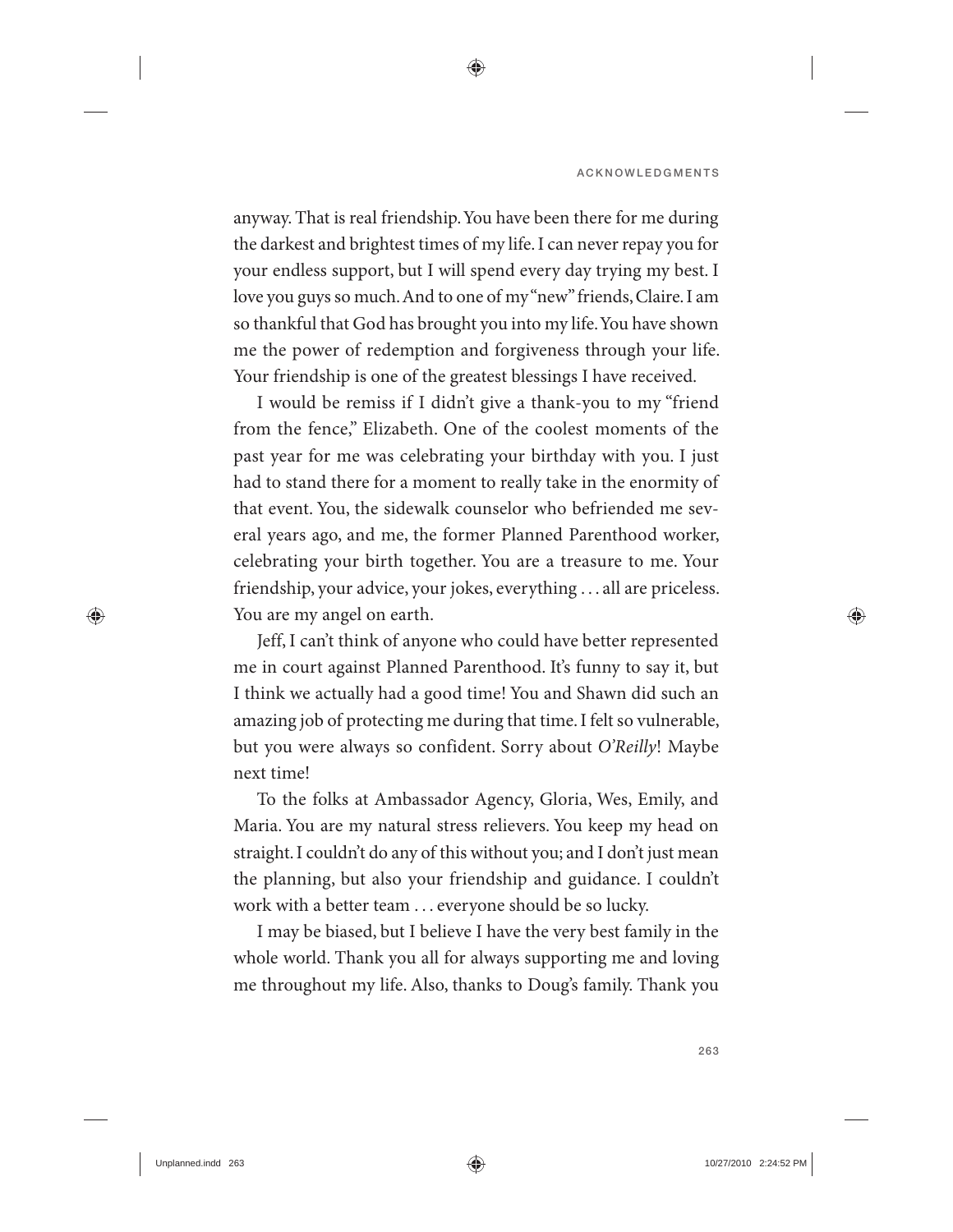for allowing him to marry a kooky liberal. I think I finally have my act together! I love you all so very much!

Cindy, my incredible literary partner. How could I have gotten through this process without you? Clearly, our partnership was one initiated by God. No one else could have told this story in a more powerful and truthful way. You captured my voice in every sentence. You are such a blessing to me. I look forward to working with you many more times in the future.

Last but definitely not least, I want to thank my former coworkers from Planned Parenthood. Even though many of our lives have gone in different directions, I value the relationships that we established for so many years. So many of you helped shape who I am today. I appreciate all of you and treasure the many wonderful memories we shared together. I pray that one day I will be able to reconnect with some of you. You all mean so much to me and are still a huge part of my life and my heart. I hope that one day we will be standing together again, but this time on this side of the "fence."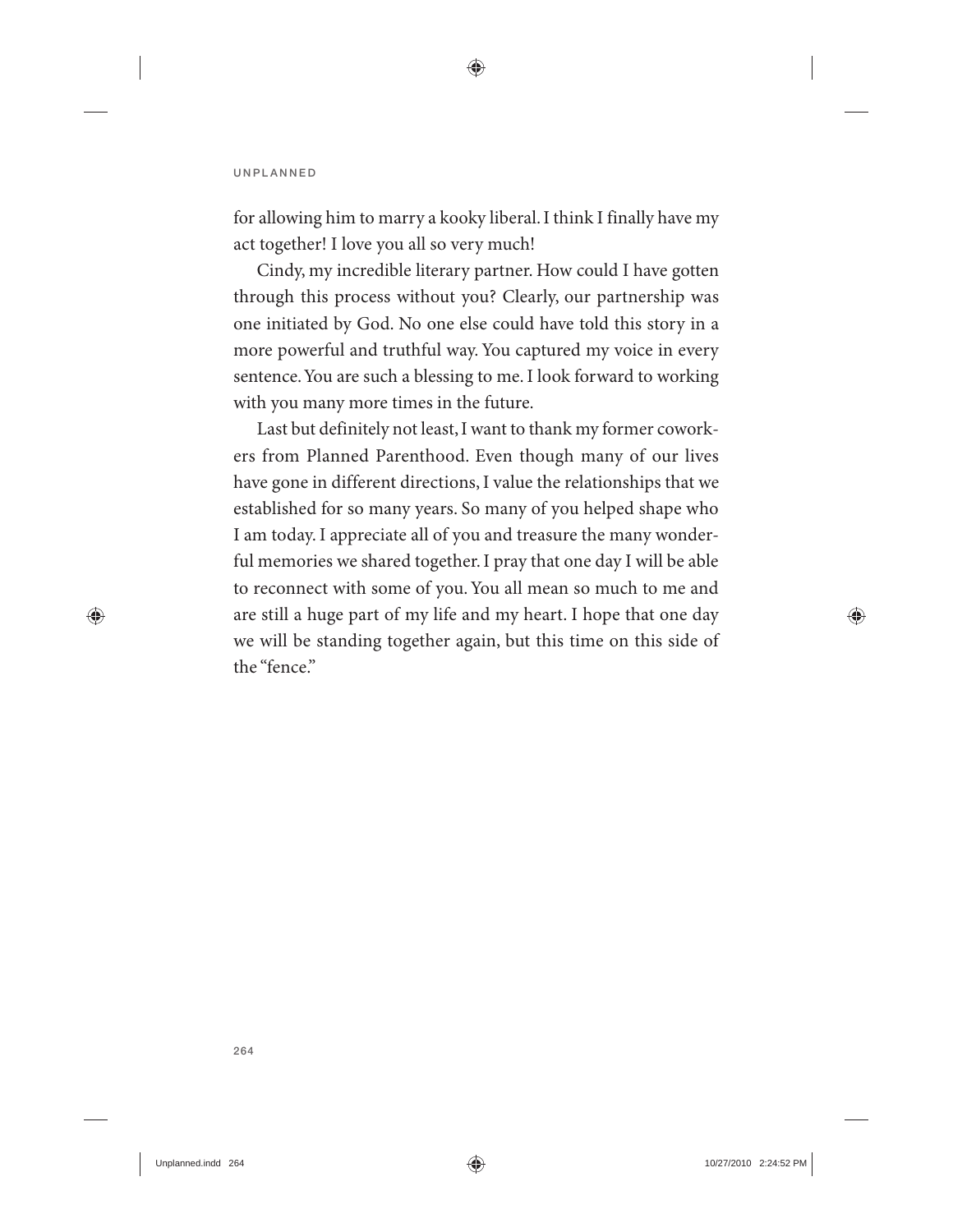#### **ENDNOTES**

- Planned Parenthood affiliates continue to make this assertion in some of their literature, such as the "Planned Parenthood and Parental Notification" statement, which says, "Planned Parenthood believes that the best way to make abortion rare is to make sure women, families and teens have access to confidential and affordable reproductive health care services." See http://www.plannedparenthood.org/ rocky-mountains/planned-parenthood-parental-notification-10565.htm (accessed September 4, 2010). When reacting to the 40 Days for Life campaign in 2010, Planned Parenthood Gulf Coast released this statement: "Planned Parenthood does more than any other organization to prevent unintended pregnancies and the need for abortion." See Stephanie Palmer, "'Forty Days for Life' Campaign Kicks Off," KBTX.com, September 21, 2010, http://www.kbtx.com/local/ headlines/103489104.html (accessed September 22, 2010).
- These general figures are confirmed by Rachel K. Jones, Jacqueline E. Darroch, and Stanley K. Henshaw, "Patterns in the Socioeconomic Characteristics of Women Obtaining Abortions in 2000-2001," *Perspectives on Sexual and Reproductive* Health 34, no. 5, September/October 2002, http://www.guttmacher.org/pubs/ journals/3422602.html.
- 3 Just after assuming her post in 2006, the current president of Planned Parenthood Federation of America told the *New York Times*, "No one does more to reduce the need for abortions in this country than Planned Parenthood." Robin Finn, "Anti-Abortion Advocates? Bring 'Em On, Texan Says," New York Times, March 10, 2006, http://www.nytimes.com/2006/03/10/nyregion/10lives.html?\_r=1  $(accessed October I, 2010).$
- Rachel K. Jones, Lawrence B. Finer, and Susheela Singh, "Characteristics of U.S. Abortion Patients, 2008," Guttmacher Institute, May 2010, http://www.guttmacher. org/pubs/US-Abortion-Patients.pdf (accessed September 22, 2010).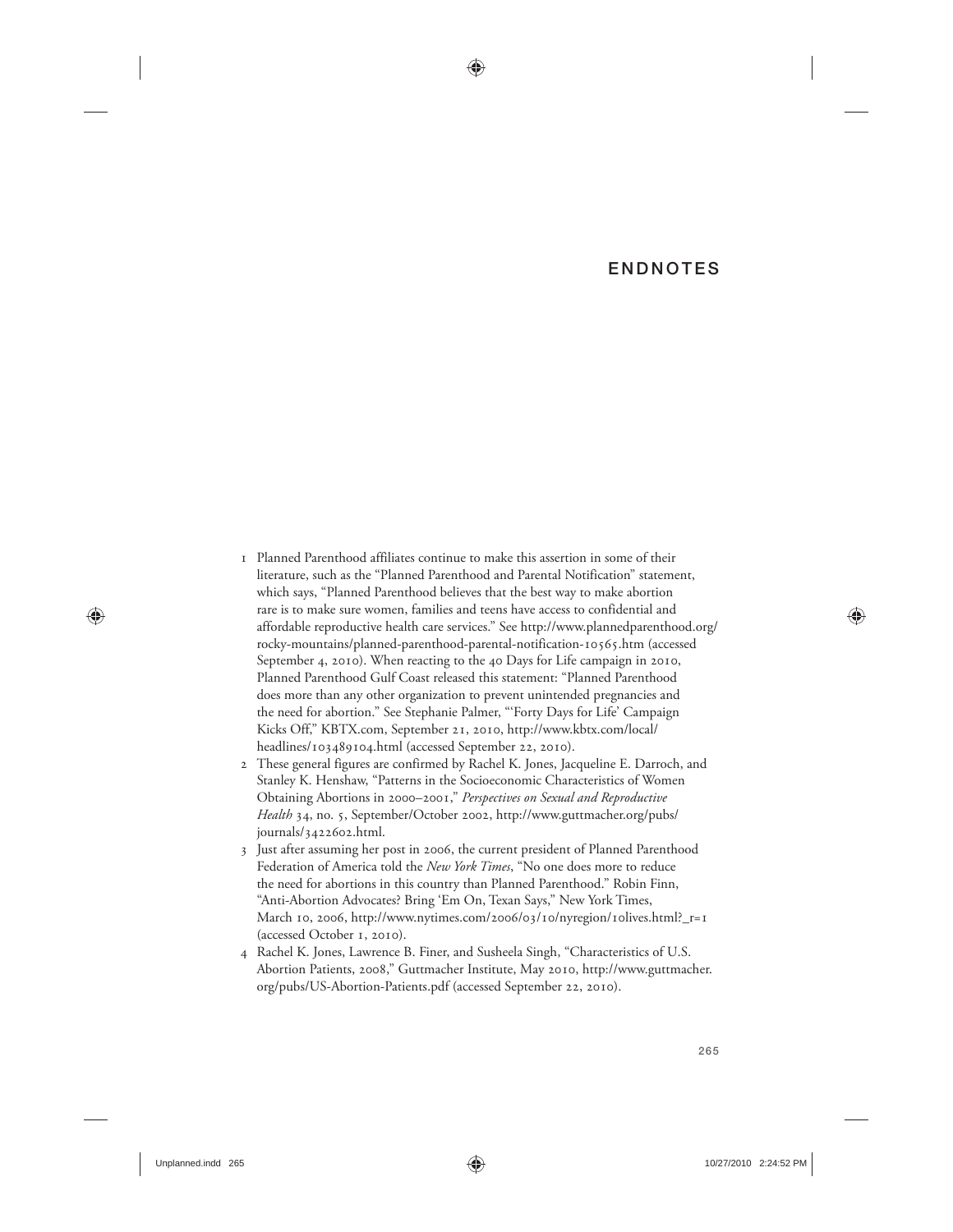- 5 In 2010, Planned Parenthood of Houston and Southeast Texas and Planned Parenthood of Louisiana and the Mississippi Delta became known as Planned Parenthood Gulf Coast. Though they had been working as merged affiliates for about five years, they held on to their respective names until September 1, 2010. See http:// www.plannedparenthood.org/gulf-coast/who-we-are-33227.htm.
- Potential serious side effects of these drugs are well established. See, for example, U.S. Food and Drug Administration, "Medication Guide: Mifeprex," revised July 19, 2005, http://www.fda.gov/downloads/Drugs/DrugSafety/ucm088643.pdf and National Abortion Federation, "Facts about Mifepristone (RU-486)," updated February 2008, http://www.prochoice.org/pubs\_research/publications/downloads/ about\_abortion/facts\_about\_mifepristone.pdf (accessed September 29, 2010).
- 7 The affiliate's 2008-2009 annual report acknowledges that the hurricanes, sluggish economy, and other financial challenges had made the year a difficult one: "Uncertain economic times called for an affiliate-wide response. We were able to close our fiscal year on a positive note due to across the board expense cuts, a reduction in force and a freeze on employee merit increases." See Planned Parenthood of Houston and Southeast Texas, "Annual Report 2008-2009," http://www. plannedparenthood.org/gulf-coast/images/Gulf-Coast/AR\_2008-2009.pdf.
- 8 Cindy Horswell, "Anti-Abortion Protestors Target Planned Parenthood," January 18, 2010, *Houston Chronicle*, http://www.chron.com/disp/story.mpl/health/6821521.html; Cindy George, "Planned Parenthood Debuts New Building," May 20, 2010, *Houston Chronicle*, http://www.chron.com/disp/story.mpl/metropolitan/7015381.html.
- 9 In its 2008–2009 Annual Report, Planned Parenthood of Southeast Texas and Houston refers to a cutback in these funds, saying "And despite lower allocations of Federal family planning Title XX funds to our health centers in Texas, more than 52% of our visits were provided at low or no cost to our clients."
- Increasing the number of abortions at our clinic would simply reflect the overall rise in the number of abortions performed by Planned Parenthood Federation of America over the past several years: There were 264,943 abortions performed in 2005; 289,750 in 2006; 305,310 in 2007; and 324,008 in 2008, the latest year for which figures are available. These statistics come from Planned Parenthood Federation of America's 2006-2007 and 2007-2008 Annual Reports, as well as Planned Parenthood Federation of America, "Planned Parenthood Services," fact sheet, September 2010, http://www.plannedparenthood.org/files/PPFA/fact\_ ppservices\_2010-09-03.pdf.
- *The Book of Common Prayer, According to the Use of The Episcopal Church* (New York: Church Publishing Incorporated, 1979), 355.
- I2 Ibid., 137, 266, 657; taken from Psalm 51:10, KJV.
- For an interesting look at the way Planned Parenthood often thinks like a business, see Stephanie Simon, "Extending the Brand: Planned Parenthood Hits Suburbia," Wall Street Journal, June 23, 2008, http://online.wsj.com/article\_email/ SB121417762585295459-lMyQjAxMDI4MTIoMzEyNzM3Wj.html (accessed October 1, 2010).
- See, for example, Planned Parenthood Action Center, "Fighting Anti-Choice Extremism," http://www.plannedparenthoodaction.org/positions/opposing-attackswomens-health-785.htm (accessed October 4, 2010).